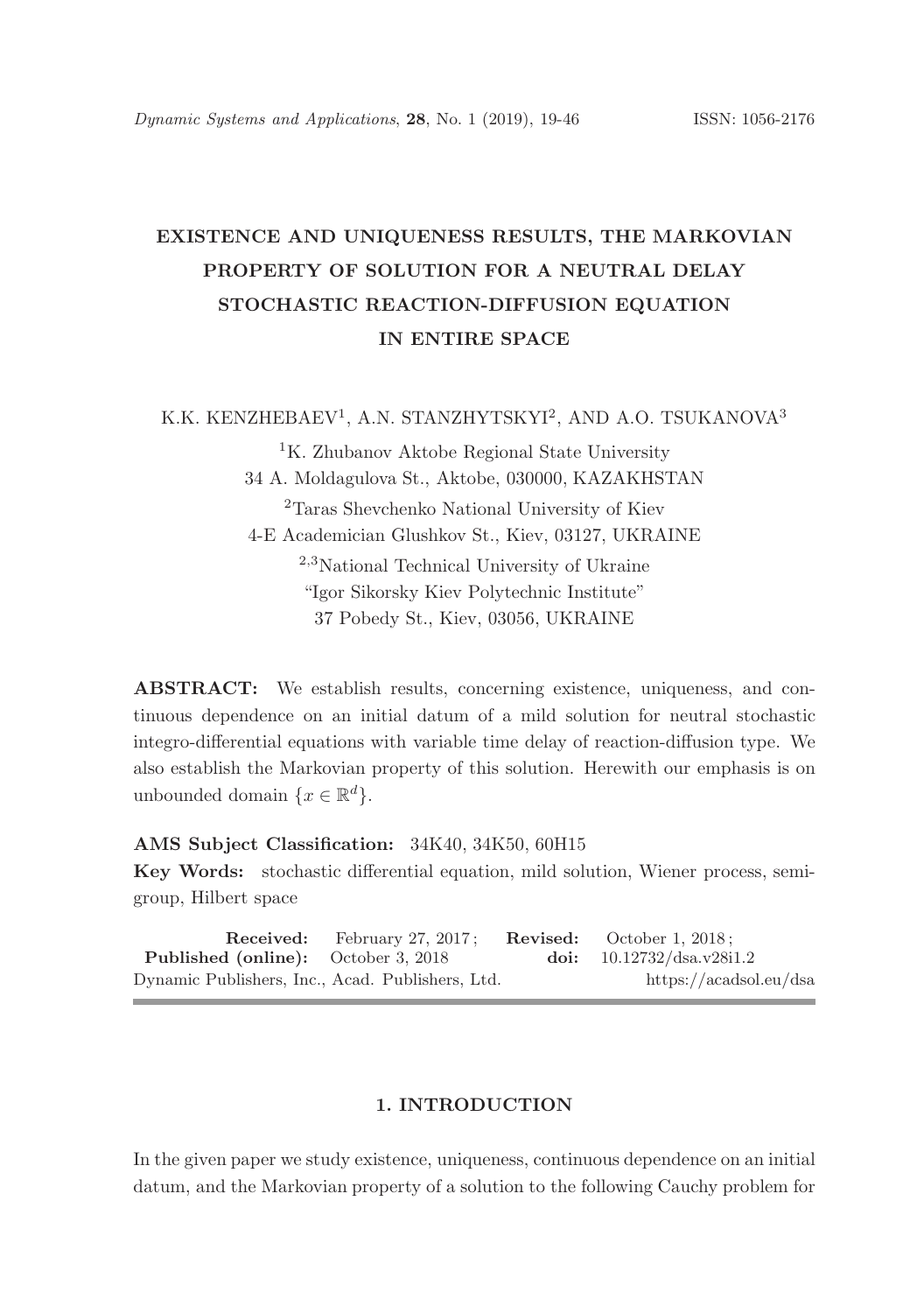a partial stochastic integro-differential equation of reaction-diffusion type with delay

$$
d\left(u(t,x) + \int_{\mathbb{R}^d} b(t,x,u(\alpha(t),\xi),\xi)d\xi\right) = \left(\Delta_x u(t,x) + f(t,u(\alpha(t),x),x)\right)dt
$$

$$
+ \sigma(t,u(\alpha(t),x),x)dW(t,x), 0 < t \leq T, x \in \mathbb{R}^d,
$$
 (1)

$$
u(t,x) = \phi(t,x), \ -r \le t \le 0, \ x \in \mathbb{R}^d, \ r > 0,
$$
\n<sup>(1\*)</sup>

where  $\Delta_x \equiv \sum^d$  $i=1$  $\partial_{x_i}^2$  is *d*-measurable Laplace operator,  $\partial_{x_i}^2 \equiv \frac{\partial^2}{\partial x_i^2}$  $\frac{\partial^2}{\partial x_i^2}, i \in \{1,\ldots,d\},\$  $W(t, x), x \in \mathbb{R}^d$ , is  $L_2(\mathbb{R}^d)$ -valued Q-Wiener process,  $\{f, \sigma\} : [0, T] \times \mathbb{R} \times \mathbb{R}^d \to \mathbb{R}$ and  $b: [0,T] \times \mathbb{R}^d \times \mathbb{R} \times \mathbb{R}^d \to \mathbb{R}$  are some given functions to be specified later,  $\phi: [-r, 0] \times \mathbb{R}^d \times \Omega \to \mathbb{R}$  is an initial datum function and  $\alpha: [0, T] \to [-r, \infty)$  is a delay function.

Differential equations with delay have first appeared as mathematical models of real processes with evolution that depends on previous states. Number of works are devoted to intensive study of various aspects from this theory. Let note for this reason [8] with an extensive bibliography. A qualitative theory of stochastic differential equations with delay in finite-dimensional spaces has been investigated intensively. For instance, [9] is dedicated to study of questions on existence of solutions and invariant measures, related with them; stochastic stability and various applications of stochastic equations with delay have been studied in [10]; a systematic investigation of various qualitative questions for a stochastic functional differential equation is given in [2]; issues of optimal control for such a class of equations have been studied in [11].

Neutral stochastic functional differential equations have first appeared in [12]. This work is devoted to investigation of existence and stability of solutions, as well as their controllability. Asymptotic behavior and exponential stability of solutions to equations of this type have been considered in  $[15] - [17]$ . Concerning such equations in infinite-dimensional spaces, let remark [14], where a theorem on existence and uniqueness of a mild solution to the Cauchy problem for a neutral stochastic differential equation in a Hilbert space has been proved. But conditions of this theorem are formulated in an abstract form, therefore it is difficult to check them directly for concrete equations in specific spaces, e.g., for stochastic partial differential equations of reaction-diffusion type. For these equations abstract mappings are generated by real-valued functions as the Nemytsky operator. Thus our expectations to obtain the conditions in terms of the coefficients of these equations, i.e. in terms of real-valued functions, are natural. If such conditions are found, it will be possible to check them easily while solving concrete applied problems.

The aim of the paper is to obtain coefficient conditions on existence and uniqueness of a mild solution to  $(1) - (1^*)$ . This problem is a special case of the problem from [14]. Equation (1) has an applied importance: it models behavior of various dynamical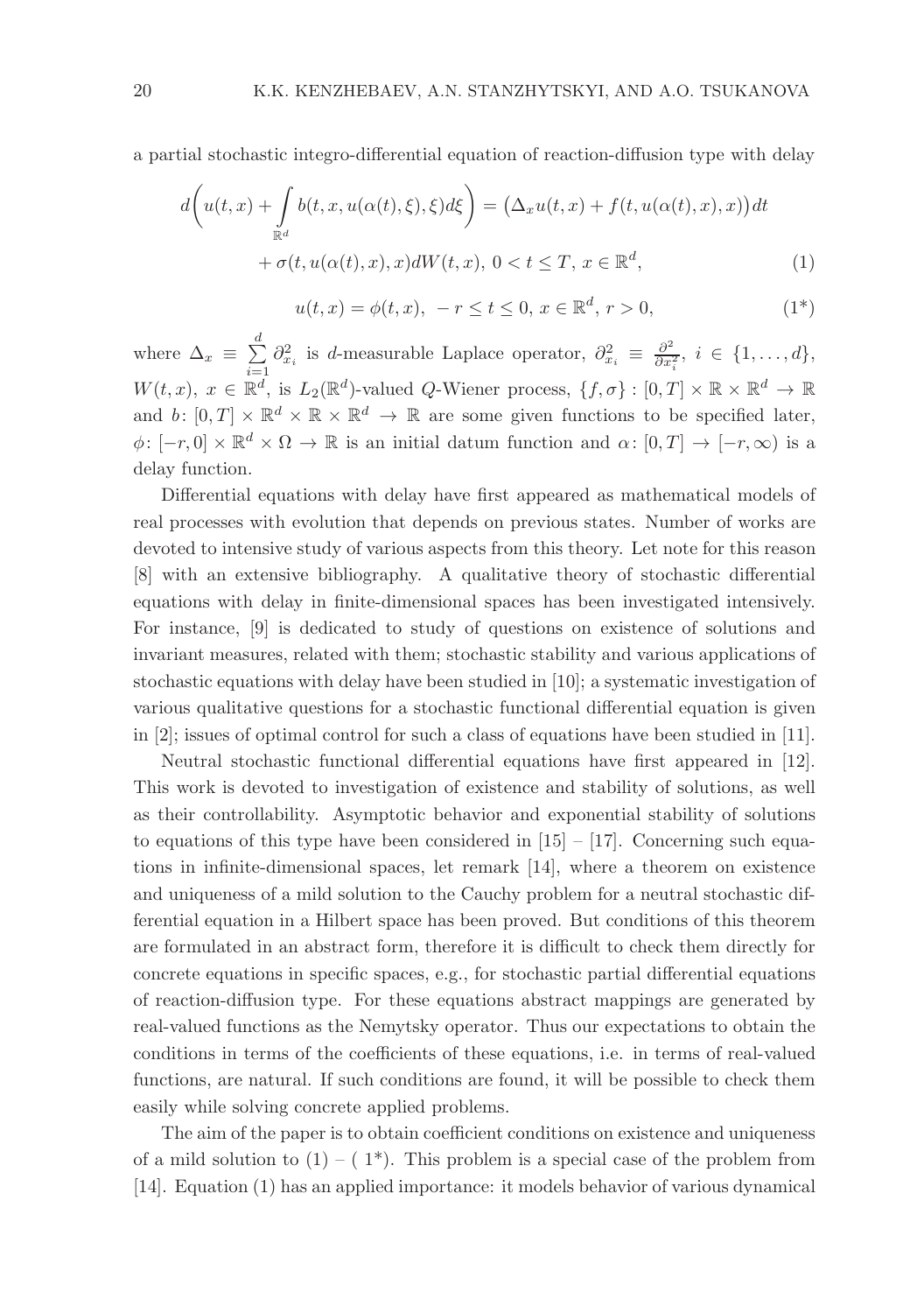systems in physics and mathematical biology. For instance, it describes a well-known Hodgkin-Huxley model in neurophysiology (where  $u$  is an electric potential on nerve cells [18]), as well as the Dawson and Fleming models of population genetics [5] (where  $u$  is a mass distribution of population).

Let remark that presence of an integral term in  $(1)$  turns this equation into a nonlocal neutral stochastic equation of reaction-diffusion type. Nonlocal deterministic equations of this type are well known in literature and have wide range of applications. In particularly, these equations are used in modeling of phytoplankton growth in [6]. They also model distant interactions in epidemic models (see, e.g., [1]) and nonlocal consumption of resources, as well as nonlocal Fisher-KPP equation (see [19] and references therein).

Let note that problem  $(1) - (1^*)$  is considered in an unbounded domain  $G = \mathbb{R}^d$ . The principal difference of this problem from the problem in a bounded domain is that a semigroup  $\{S(t)\}\$ , generated by the Laplace operator in a bounded domain G with trivial Dirichlet boundary condition, possesses the exponential contraction property, that is

$$
||(S(t)u(\cdot))(x)||_{L_2(G)}^2 \le M \exp{\{-\varpi t\}}||u(x)||_{L_2(G)}^2 \tag{2}
$$

with M and  $\varpi$  positive numbers. It is well known that if  $G = \mathbb{R}^d$ , then (2) is not valid.

This paper is organised as follows. Firstly, we introduce a few necessary results on a solution to the Cauchy problem for a heat equation, needed in what follows. These preliminary results are gathered in section 2. Then, in section 3, we introduce a statement of the problem and formulate our main results. Section 4 is devoted to their proof. In the appendix we give the proof of proposition 3.

## 2. PRELIMINARIES

In this section we recall few facts and introduce some notation, needed hereinafter in order to establish our results.

Throughout the paper  $H = L_2(\mathbb{R}^d)$  will note a real Hilbert space with the inner product  $(f,g)_H = \int$  $\int_{\mathbb{R}^d} f(x)g(x)dx$  and the associated norm  $||f||_H = \sqrt{\int_{\mathbb{R}^d} f(x)}$  $\int\limits_{\mathbb{R}^d} f^2(x)dx.$ Let  ${e_n(x), n \in \{1, 2, \dots\}}$  be an orthonormal basis on H such that

$$
\sup_{n \in \{1, 2, \dots\}} \|e_n\|_{L_\infty(\mathbb{R}^d)} \le 1.
$$

Let  $(\Omega, \mathcal{F}, P)$  be a complete probability space. We now define a Q-Wiener H-valued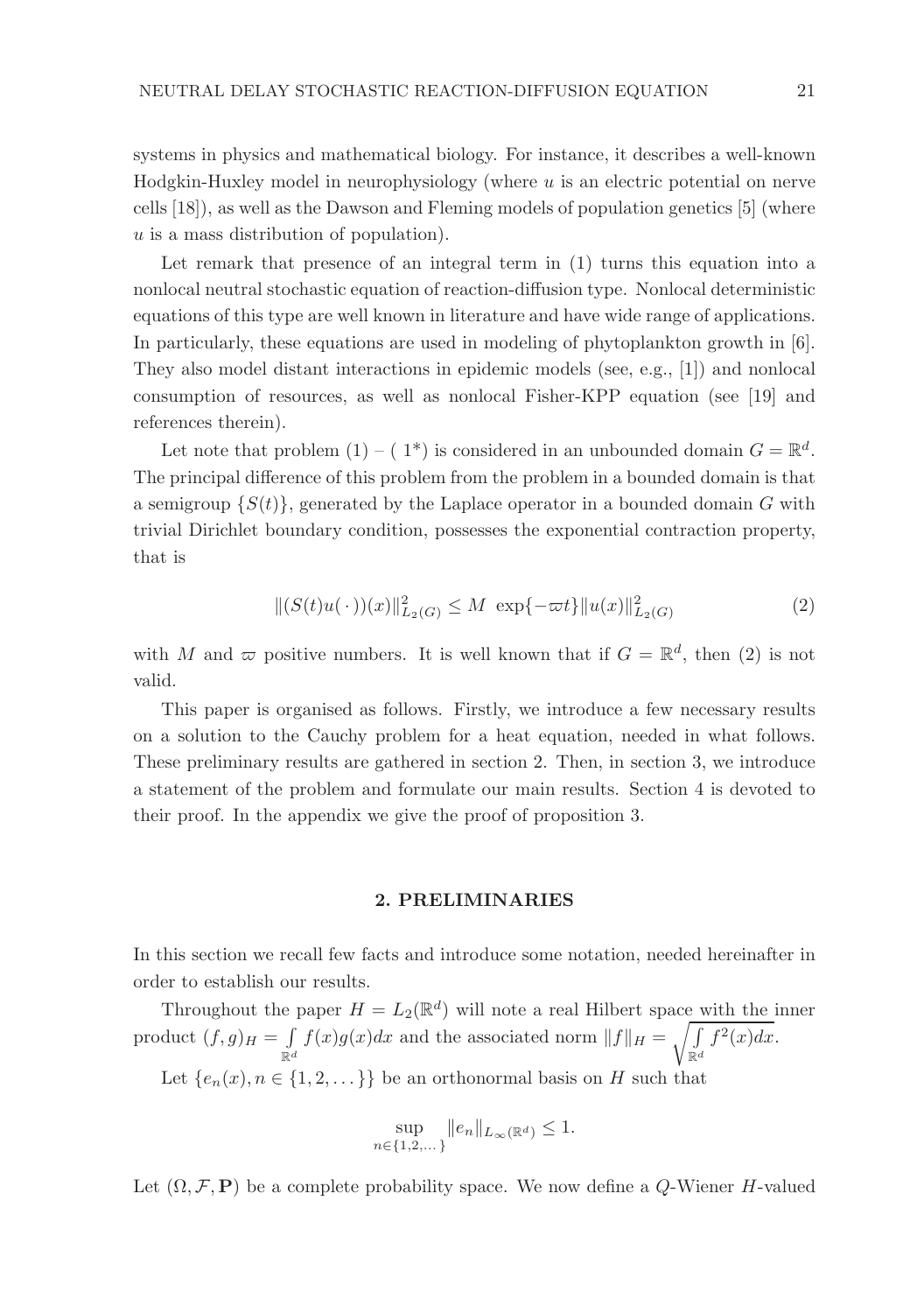process  $W(t) = W(t, \cdot)$  as follows

$$
W(t,x) = \sum_{n=1}^{\infty} \sqrt{\lambda_n} e_n(x) \beta_n(t), \ t \ge 0, \ x \in \mathbb{R}^d,
$$
 (3)

where  $\{\beta_n(t), n \in \{1, 2, \dots\}\}\subset \mathbb{R}$  are independent standard one-dimensional Brownian motions on  $t \geq 0$ ,  $\{\lambda_n, n \in \{1, 2, ...\} \}$  is a sequence of positive numbers such that  $\lambda = \sum^{\infty}$  $\sum_{n=1} \lambda_n < \infty$ . Let  $\{\mathcal{F}_t, t \geq 0\}$  be a normal filtration on  $\mathcal{F}$ . We assume that

- 1)  $W(t)$ ,  $t > 0$ , is  $\mathcal{F}_t$ -measurable;
- 2) the increments  $W(t + h) W(t)$  are independent of  $\mathcal{F}_t$  for all  $h > 0$  and  $t \geq 0$ .

Note that if  $Q: H \to H$  is a linear continuous operator such that for any  $z \in H$ 

$$
Qz = \sum_{n=1}^{\infty} \lambda_n(z, e_n)_{H} e_n,
$$

then Q is a nuclear nonnegative operator such that

$$
Qe_n = \lambda_n e_n.
$$

We set  $L_2^0 = L_2(Q^{\frac{1}{2}}H, H)$  — the space of all Hilbert-Schmidt operators, acting from  $Q^{\frac{1}{2}}H$  into H, equipped with the inner product  $(\Psi, \Phi)_{L_2^0} = Tr[\Psi Q \Phi^*].$ 

Hereafter we will need some results of independent interest from the theory of heat for the following Cauchy problem

$$
\partial_t u(t, x) = \Delta_x u(t, x), \, t > 0, \, x \in \mathbb{R}^d,\tag{4}
$$

$$
u(0,x) = g(x), x \in \mathbb{R}^d. \tag{4*}
$$

Let denote the fundamental solution of the heat equation by

$$
\mathcal{K}(t,x) = \begin{cases} \frac{1}{(4\pi t)^{\frac{d}{2}}} \exp\left\{-\frac{|x|^2}{4t}\right\}, & t > 0, \quad x \in \mathbb{R}^d, \\ 0, & t < 0, \quad x \in \mathbb{R}^d. \end{cases}
$$

**Proposition 1.** [20, XIV, Theorem 2] If g in (4\*) belongs to H, then a solution of  $(4) - (4^*)$  is given by the following formula

$$
u(t,x) = \int_{\mathbb{R}^d} \mathcal{K}(t, x - \xi) g(\xi) d\xi,
$$

an besides u belongs to  $C^{\infty}((0,\infty) \times \mathbb{R}^d)$ .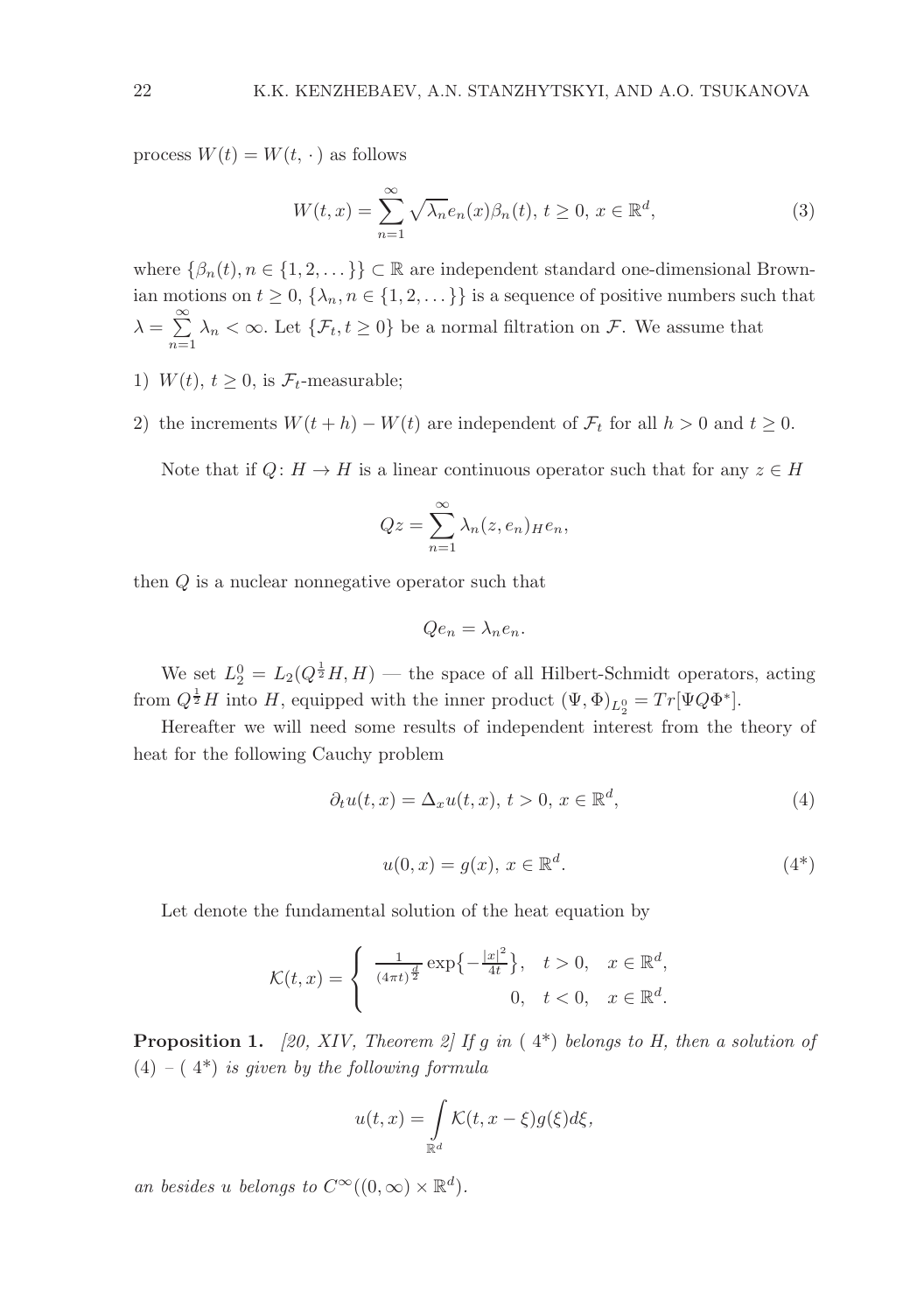**Proposition 2.** [20, p. 242 – 244] Operators  $S(t): H \to H$ , generating a solution of the Cauchy problem  $(4) - (4^*)$  by the rule

$$
u(t,x) = (S(t)g(\cdot))(x) = \int_{\mathbb{R}^d} \mathcal{K}(t, x - \xi)g(\xi)d\xi,
$$

form a contraction  $(C_0)$ -semigroup of operators, i.e. the following estimate is valid

$$
||(S(t)g(\,\cdot\,))(x)||_H^2 \le ||g(x)||_H^2,\tag{5}
$$

and besides the Laplacian  $\Delta_x$  is the infinitesimal generator of this semigroup.

The next result is a sort of analogue for [3, proposition A.1.1, p. 307]. But, in contrast with this work, we do not require analyticity of the semigroup  $\{S(t), t \geq 0\}$ and the property of exponential decreasing

$$
||S(t)||_H^2 \le M \exp{-\varpi t}, t \ge 0,
$$

with M and  $\varpi$  positive numbers.

Let  $A: D(A) \in H \to H$  be the infinitesimal generator of the contraction semigroup  $\{S(t), t \geq 0\}$  on H. Similarly to [3], for any  $0 < \gamma < 1$  and  $p > 1$  we define a linear bounded operator  $R_{\gamma}$  on  $L_p([0,T], H)$  by the rule

$$
R_{\gamma}\varphi(t) = \int_{0}^{t} (t-s)^{\gamma-1} S(t-s)\varphi(s)ds, \ \varphi \in L_{p}([0, T], H). \tag{6}
$$

The proof of the next proposition will be given in the appendix.

**Proposition 3.** If  $\gamma > \frac{1}{p}$ , then  $R_{\gamma}$  is a bounded operator, acting from  $L_p([0,T], H)$ to  $C([0, T], H)$ .

**Proposition 4.** [13, p. 274] For partial derivatives of K the following estimate is true

$$
|\partial_t^r \partial_x^s \mathcal{K}(t,x)| \leq c_{r,s} t^{-\frac{d}{2}-r-\frac{s}{2}} \exp\left\{-\frac{c_0|x|^2}{t}\right\},\tag{7}
$$

where  $c_{r,s}$  is a positive number and  $c_0 < \frac{1}{4}$ .

**Proposition 5.** If g in  $(4^*)$  belongs to  $L_1(\mathbb{R}^d) \cap H$ , then a solution of  $(4) - (4^*)$ satisfies the following limit relations

$$
\lim_{|x| \to \infty} u(t, x) = 0, \quad \lim_{|x| \to \infty} \partial_t u(t, x) = 0.
$$
\n(8)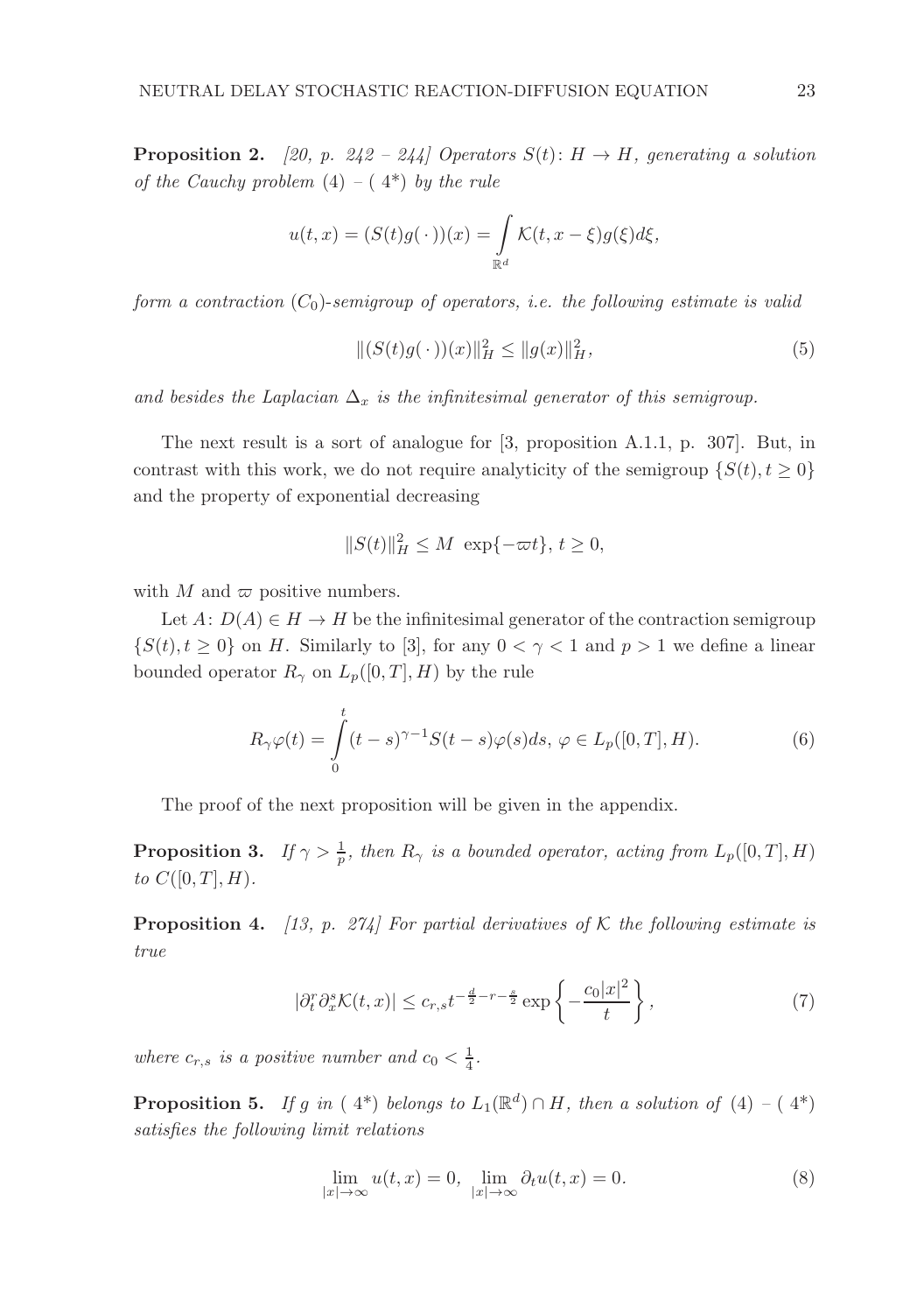Proof. The proof follows from the standard convergence theorem on the passage to the limit under an integral sign and Lebesgue's differentiation theorem on differentiability of the Lebesgue integral with respect to a parameter, with the use of estimate  $(7).$  $\Box$ 

From propositions 1 and 5 we obtain the following result.

**Proposition 6.** [7, p. 360] If relations (8) are valid, then a solution of  $(4) - (4^*)$ satisfies the estimate

$$
\sup_{0 \le t \le T} \int_{\mathbb{R}^d} (\Delta_x u(t, x))^2 dx = \sup_{0 \le t \le T} \int_{\mathbb{R}^d} ||D_x^2 u(t, x)||_d^2 dx
$$
\n
$$
\le C_T \int_{\mathbb{R}^d} ||D_x^2 g(x)||_d^2 dx \tag{9}
$$

for some  $C_T > 0$ , depending only on T, where  $\nabla_x \equiv (\partial_{x_1} \dots \partial_{x_d})^T$  is the gradientvector,  $D_x^2 \equiv$  $\sqrt{ }$  $\overline{\phantom{a}}$  $\partial_{x_1}^2$  ...  $\partial_{x_1x_d}$ .<br>.<br>.<br>.  $\partial_{x_d x_1} \quad \dots \quad \partial_{x_d}^2$  $\setminus$ is the Hessian matrix,  $\|\cdot\|_d$  is the corresponding norm of  $m$ 

#### 3. FORMULATION OF THE PROBLEM

In the article we impose the following conditions

- (1)  $\alpha: [0, T] \to [-r, \infty)$  is a continuous function such that  $\alpha(t) \leq t, 0 \leq t \leq T$ .
- $(2) \{f, \sigma\} : [0, T] \times \mathbb{R} \times \mathbb{R}^d \to \mathbb{R}, b : [0, T] \times \mathbb{R}^d \times \mathbb{R} \times \mathbb{R}^d \to \mathbb{R}$  are measurable with respect to all of their variables functions, b is continuous in the first argument.
- (3) The initial datum function  $\phi(t, \cdot, \omega): [-r, 0] \times \Omega \to H$  is  $\mathcal{F}_0$ -measurable random variable with almost surely continuous paths and such that

$$
\mathbf{E}\sup_{-r\leq t\leq 0}\lVert \phi(t,\,\cdot\,)\rVert_{H}^{p}<\infty,\,p>2.
$$

(4) There exists a constant  $L > 0$  and a function  $\chi: [0, T] \times \mathbb{R}^d \to$  $\rightarrow$  [0,  $\infty$ ) with

$$
\sup_{0 \le t \le T} \int_{\mathbb{R}^d} \chi^2(t, x) dx < \infty \tag{10}
$$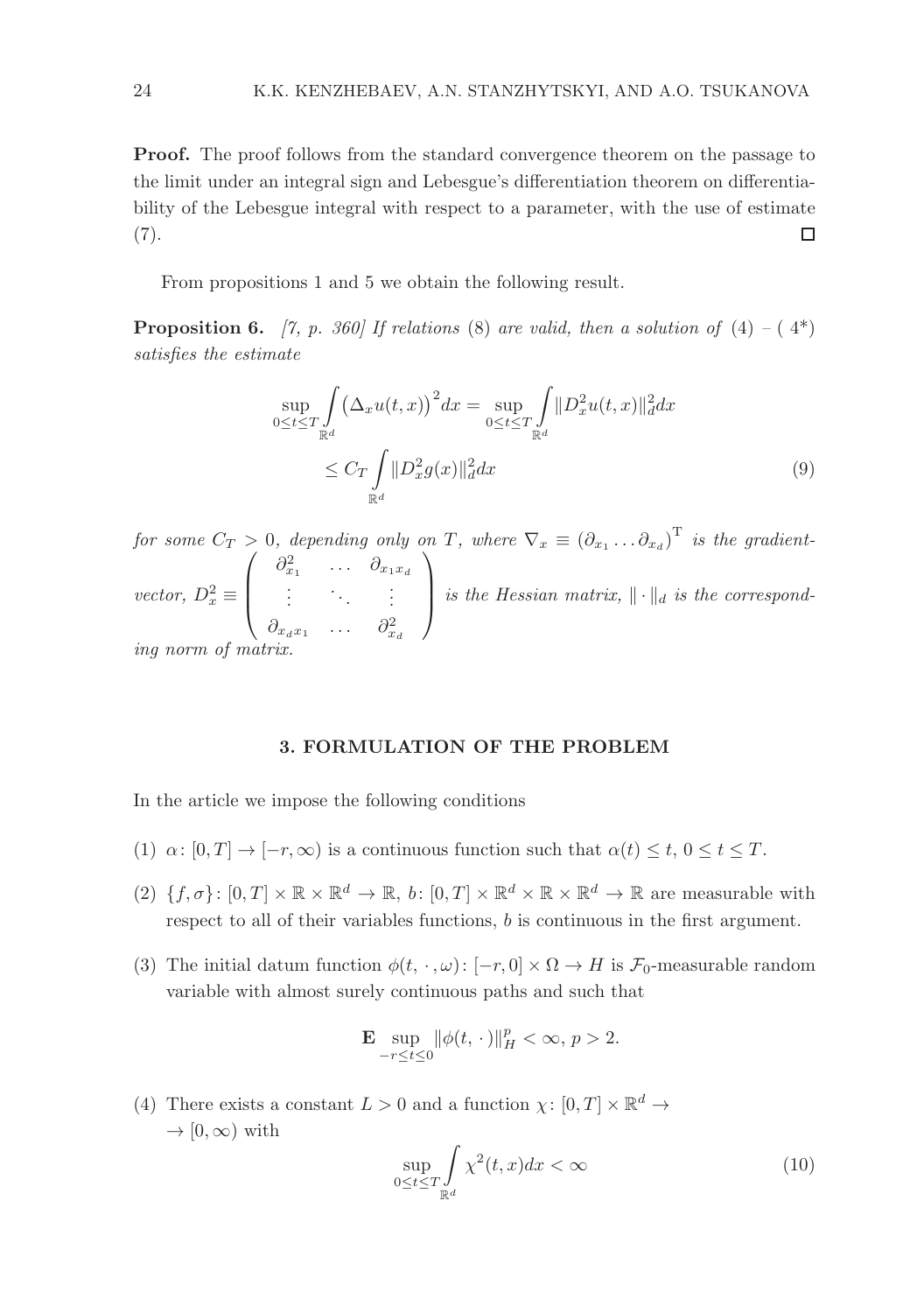such that the following linear-growth and Lipschitz conditions are valid for  $f$  and σ

$$
|f(t, u, x)| \leq \chi(t, x) + L|u|,
$$
  
 
$$
0 \leq t \leq T, u \in \mathbb{R}, x \in \mathbb{R}^d,
$$
 (11)

$$
|f(t, u, x) - f(t, v, x)| \le L|u - v|,
$$
  
\n
$$
0 \le t \le T, \{u, v\} \subset \mathbb{R}, x \in \mathbb{R}^d,
$$
  
\n
$$
\sigma^2(t, u, x) \le L^2(1 + u^2),
$$
  
\n
$$
0 \le t \le T, u \in \mathbb{R}, x \in \mathbb{R}^d,
$$
  
\n
$$
|\sigma(t, u, x) - \sigma(t, v, x)| \le L|u - v|,
$$
  
\n
$$
0 \le t \le T, \{u, v\} \subset \mathbb{R}, x \in \mathbb{R}^d.
$$
  
\n(12)

(5) There exists a function  $b_1: \mathbb{R}^d \times \mathbb{R}^d \to [0, \infty)$ , satisfying the following conditions

$$
\int_{\mathbb{R}^d} \int_{\mathbb{R}^d} b_1(x,\xi) d\xi dx < \infty,
$$
\n(13)

$$
\int_{\mathbb{R}^d} \left( \int_{\mathbb{R}^d} b_1(x,\xi) d\xi \right)^2 dx < \infty,\tag{14}
$$

such that

$$
|b(t, x, 0, \xi)| \le b_1(x, \xi), \ 0 \le t \le T, \ \{x, \xi\} \subset \mathbb{R}^d. \tag{15}
$$

(6) there exists a function  $l: \mathbb{R}^d \times \mathbb{R}^d \to [0, \infty)$  such that

$$
|b(t, x, u, \xi) - b(t, x, v, \xi)| \le l(x, \xi)|u - v|,
$$
  
0 \le t \le T, \{x, \xi\} \subset \mathbb{R}^d, \{u, v\} \subset \mathbb{R}, (16)

where  $l$  satisfies the following conditions

$$
\int_{\mathbb{R}^d} \sqrt{\int_{\mathbb{R}^d} l^2(x,\xi) d\xi} dx < \infty,\tag{17}
$$

$$
\int_{\mathbb{R}^d} \int_{\mathbb{R}^d} l^2(x,\xi) d\xi dx < \infty.
$$
 (18)

(7) For any  $x \in \mathbb{R}^d$  there are derivatives  $\partial_x b$ ,  $D_x^2 b$ , and for  $\nabla_x b$  and  $D_x^2 b$  the following linear-growth condition with respect to the third argument is true

$$
|\nabla_x b(t, x, u, \xi)| + ||D_x^2 b(t, x, u, \xi)||_d \le \psi(t, x, \xi)(1 + |u|),
$$
  
0 \le t \le T, \{x, \xi\} \subset \mathbb{R}^d, u \in \mathbb{R}, (19)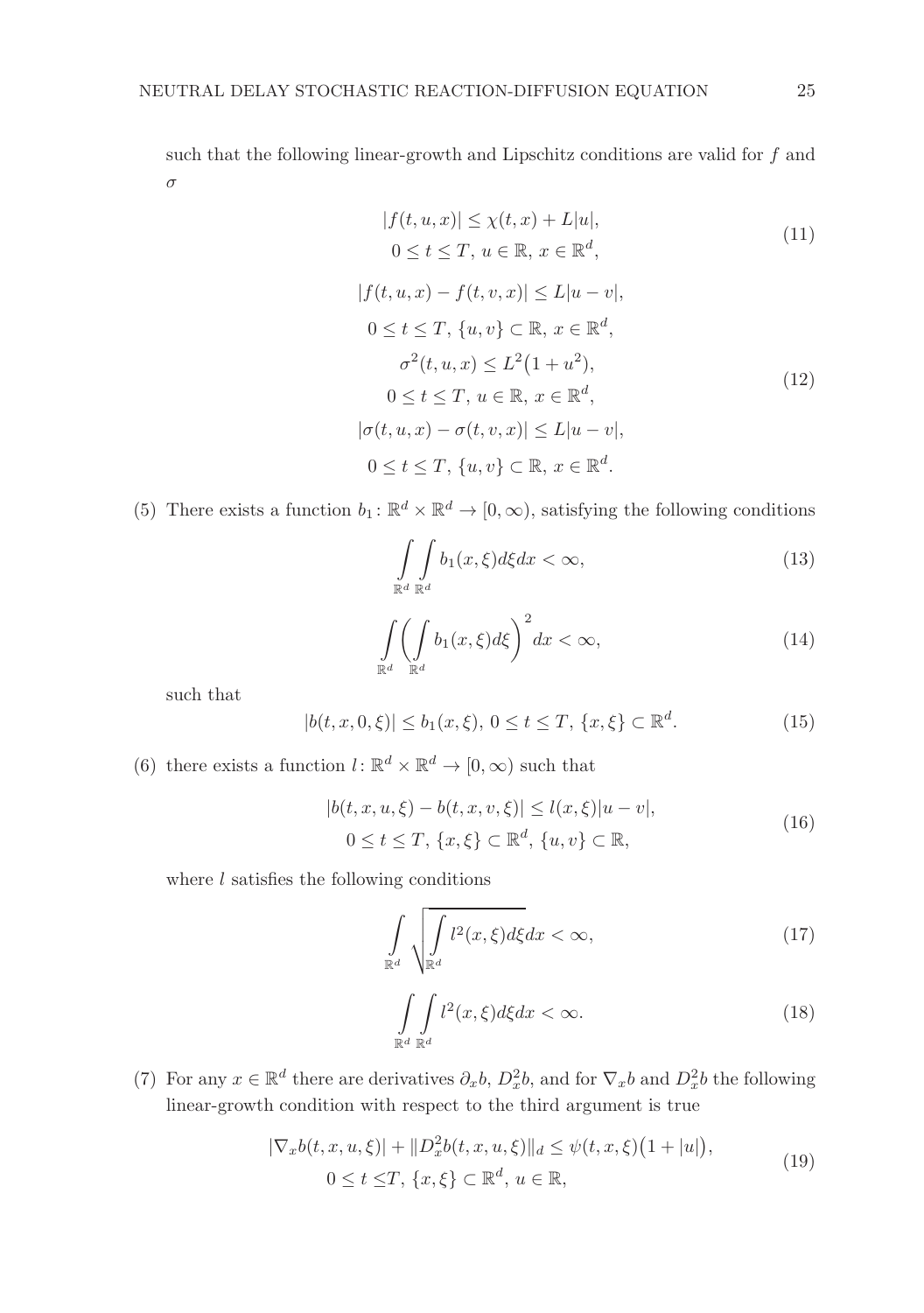for  $D_x^2b$  — the following Lipschitz condition

$$
||D_x^2 b(t, x, u, \xi) - D_x^2 b(t, x, v, \xi)||_d \leq \psi(t, x, \xi)|u - v|,
$$
  
0 \leq t \leq T, \{x, \xi\} \subset \mathbb{R}^d, \{u, v\} \subset \mathbb{R},

where  $\psi$ :  $[0, T] \times \mathbb{R}^d \times \mathbb{R}^d \to [0, \infty)$  is such that

$$
\sup_{0 \le t \le T} \int\limits_{\mathbb{R}^d} \left( \int\limits_{\mathbb{R}^d} \psi(t, x, \xi) d\xi \right)^2 dx < \infty,\tag{20}
$$

$$
\sup_{0 \le t \le T} \int\limits_{\mathbb{R}^d} \int\limits_{\mathbb{R}^d} \psi^2(t, x, \xi) d\xi dx < \infty,\tag{21}
$$

and besides for any point  $x_0 \in \mathbb{R}^d$  there is its neighborhood  $B_\delta(x_0)$  and a nonnegative function  $\varphi$  such that

$$
\sup_{0 \le t \le T} \varphi(t, \cdot, x_0, \delta) \in L_1(\mathbb{R}^d) \cap H, \delta > 0,
$$
\n(22)

$$
|\psi(t, x, \xi) - \psi(t, x_0, \xi)| \le \varphi(t, \xi, x_0, \delta)|x - x_0|,
$$
  
0 \le t \le T,  $|x - x_0| < \delta, \xi \in \mathbb{R}^d$ . (23)

**Definition 7.** A continuous random process  $u(t, \cdot, \omega)$ : [-r, T] ×  $\times \Omega \rightarrow H$  is called a **mild solution** to (1) – (1<sup>\*</sup>) provided

- (1) it is  $\mathcal{F}_t$ -measurable for all  $-r \leq t \leq T$ ;
- (2) it satisfies the following integral equation

$$
u(t, \cdot) = S(t) \bigg( \phi(0, \cdot) + \int_{\mathbb{R}^d} b(0, \cdot, \phi(-r, \zeta), \zeta) d\zeta \bigg)
$$
  

$$
- \int_{\mathbb{R}^d} b(t, \cdot, u(\alpha(t), \xi), \xi) d\xi
$$
  

$$
- \int_{0}^{t} \Delta_{(\cdot)} \bigg( S(t - s) \int_{\mathbb{R}^d} b(s, \cdot, u(\alpha(s), \zeta), \zeta) d\zeta \bigg) ds
$$
  

$$
+ \int_{0}^{t} S(t - s) f(s, u(\alpha(s), \cdot), \cdot) ds
$$
  

$$
+ \int_{0}^{t} S(t - s) \sigma(s, u(\alpha(s), \cdot), \cdot) dW(s), 0 \le t \le T,
$$
 (24)  

$$
u(t, \cdot) = \phi(t, \cdot), -r \le t \le 0, r > 0.
$$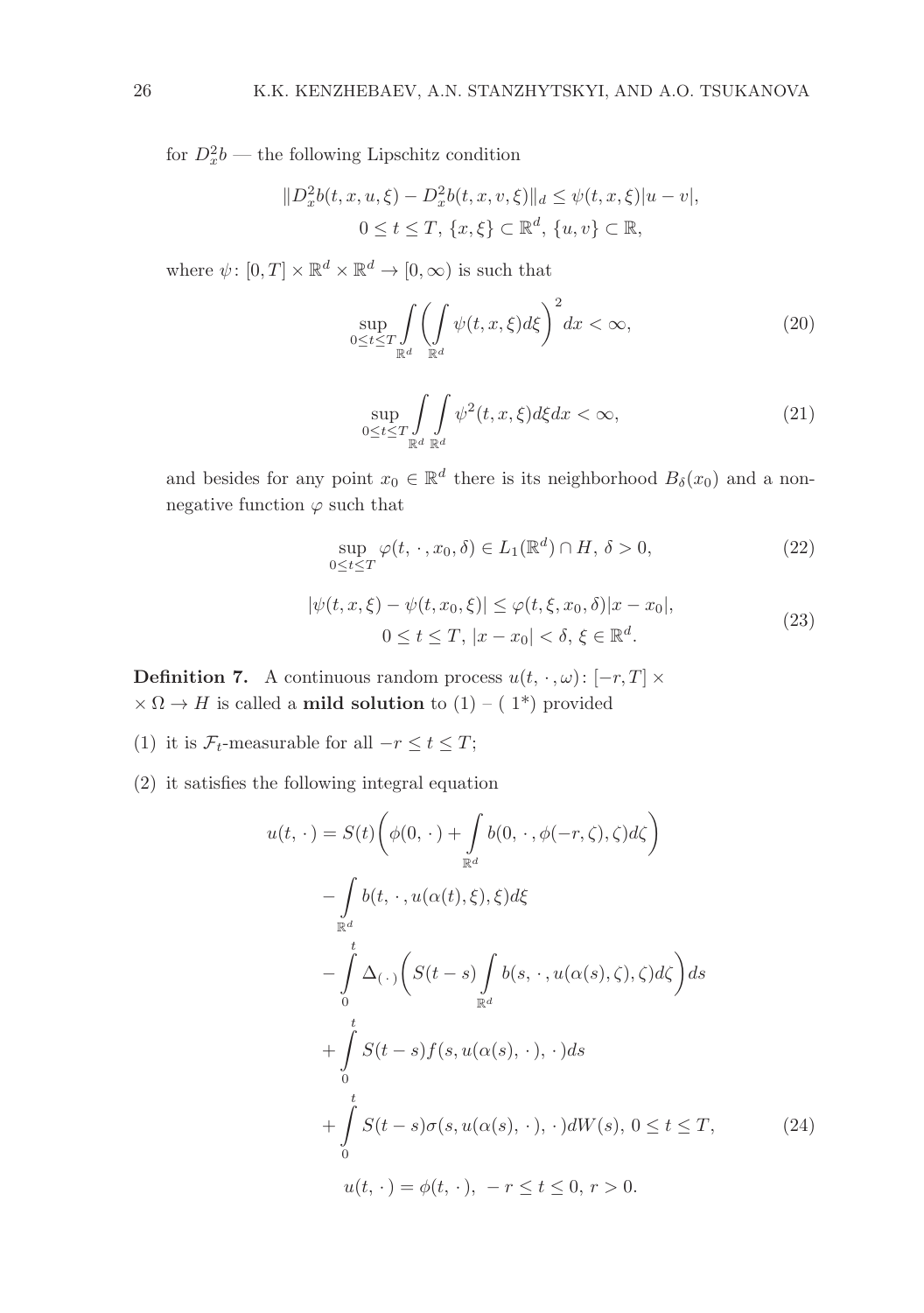Remark 8. It is assumed in the definition above that all the integrals from (24) are well defined.

Our first result is concerned with existence and uniqueness of the solution to (1)  $- (1^*)$ .

**Theorem 9** (existence and uniqueness). Suppose assumptions  $(1) - (7)$  are satisfied. Then, if

$$
\left(\int\limits_{\mathbb{R}^d} \int\limits_{\mathbb{R}^d} l^2(x,\xi) d\xi dx\right)^{\frac{p}{2}} < \frac{1}{4^{p-1}},\tag{25}
$$

the Cauchy problem (1) – (1\*) has a unique for  $0 \le t \le T$  mild solution  $u(t, \cdot)$ . This solution satisfies the condition

$$
\mathbf{E}\sup_{-r\leq t\leq T}\|u(t,\,\cdot\,)\|_H^p<\infty.
$$

From now on  $u(t, x, \phi)$  will denote the solution of (1), satisfying (1<sup>\*</sup>). The next result is concerned with continuous dependence of u on the corresponding initial datum function  $\phi$ .

**Theorem 10** (continuous dependence). Under the conditions of theorem 9 there exists  $C(T) > 0$  such that for arbitrary admissible initial datum functions  $\phi$  and  $\phi_1$ the following estimate holds

$$
\mathbf{E} \sup_{-r \le t \le T} \|u(t, \cdot, \phi) - u(t, \cdot, \phi_1)\|_{H}^{p}
$$
\n
$$
\le C(T) \mathbf{E} \sup_{-r \le t \le 0} \|\phi(t, \cdot) - \phi_1(t, \cdot)\|_{H}^{p}, \ p > 2. \tag{26}
$$

With regard to extension of the mild solution for  $(1) - (1^*)$  to the whole semi-axis  $t \geq 0$ , the following corollary is true.

**Corollary 11.** If in theorem 9 the conditions from  $(4) - (7)$  are valid for  $t \geq 0$ , then the Cauchy problem (1) – ( $1^*$ ) has a unique mild solution for  $t \geq 0$ .

If we replace the initial range  $[-r, 0]$  from  $(1^*)$  by  $[s-r, s]$  for arbitrary  $0 \le s \le t$ , it will be possible to guarantee existence and uniqueness of the mild solution to (1) – ( 1<sup>\*</sup>) for  $0 \leq s \leq t$  with  $\mathcal{F}_s$ -measurable initial datum function  $\phi(t, \cdot)$ , satisfying assumption (3) for  $s - r \le t \le s$ . From now on such a solution will be denoted by  $u(t, s, \cdot, \phi)$ . Consequently, if we define  $\mathcal{F}_s$ -measurable initial datum function  $\phi(s +$  $\theta, \cdot, \omega) \in H, \theta \in [-r, 0]$ , satisfying the conditions from assumption (3), then  $u(s +$  $\theta, s, \cdot, \phi$  =  $\phi(s + \theta, \cdot)$  and  $u(t, s, \cdot, \phi)$  satisfies (24) for  $t \geq s$ .

Let  $\mathfrak{C} = C([-r, 0], H)$  be the Banach space of all continuous functions, acting from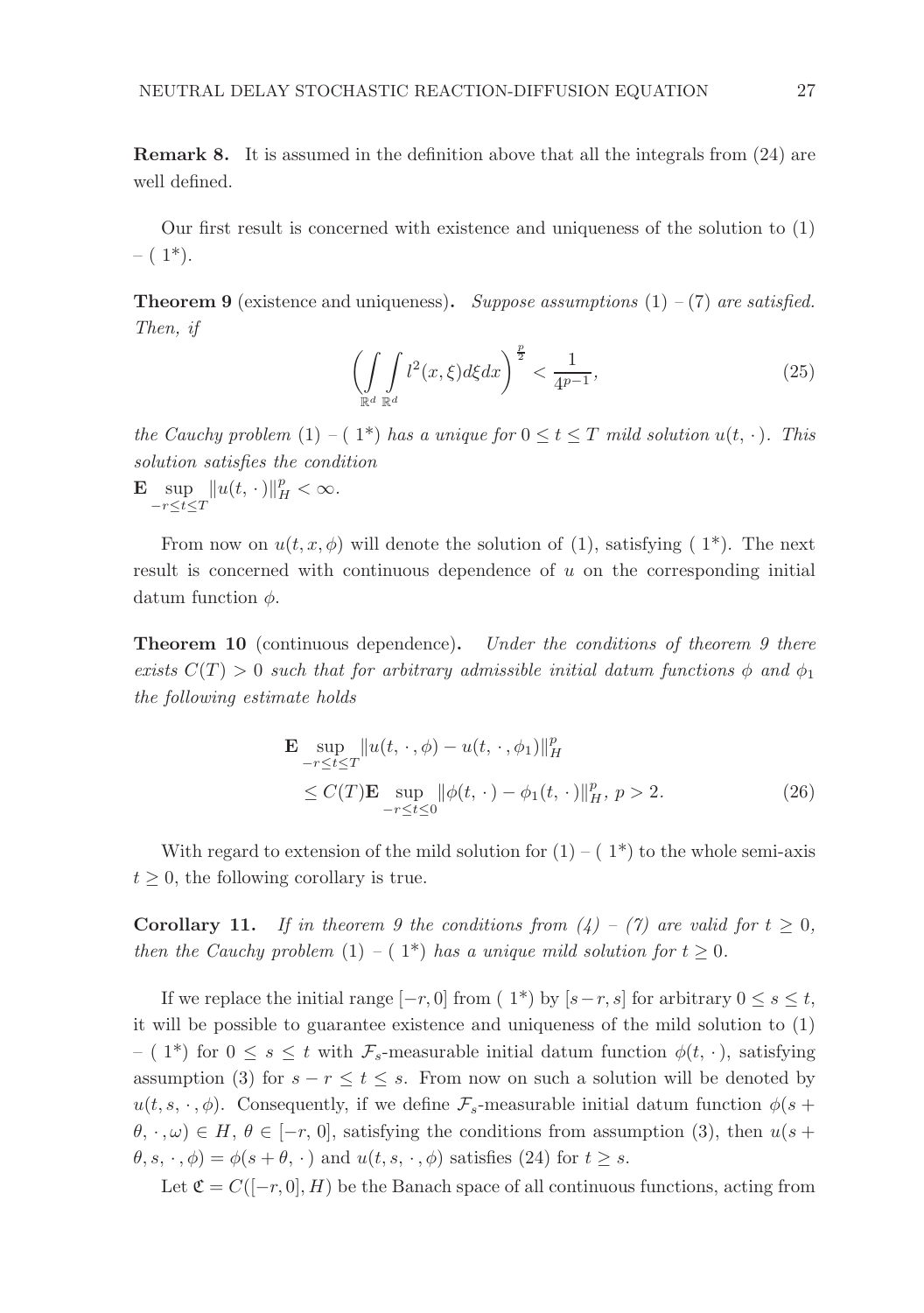$[-r, 0]$  to H, equipped with the norm

$$
||u||_{\mathfrak{C}} = \sup_{-r \leq t \leq 0} ||u(t, \cdot)||_{H} = \sup_{-r \leq t \leq 0} \sqrt{\int_{\mathbb{R}^d} u^2(t, x) dx}.
$$

By  $u_t(s, \cdot, \phi) = u(t + \theta, s, \cdot, \phi), -r \leq \theta \leq 0$ , we denote a shift of the solution u such that  $u_s(s, \cdot, \phi) = u(s + \theta, s, \cdot, \phi) = \phi(s + \theta, \cdot).$ 

Let define by  $\mathfrak{C}$ , similarly to the finite-dimensional case from [2], the family  ${U_s^t, 0 \le s \le t}$  of the operators  $U_s^t \phi \equiv$ 

 $\equiv u(t + \theta, s, \cdot, \phi)$ . This family is said to be a family of **shift-operators** along solutions to  $(1) - (1^*)$ . It follows from theorem 9 that for any s and t such that  $0 \leq s \leq t$  the operator  $U_s^t$  corresponds to every non-random function  $\varphi \in \mathfrak{C}$  C-valued  $\mathcal{F}_s^t(dW)$ -measurable random variable  $u_t(s, \cdot, \varphi)$ . Here  $\mathcal{F}_s^t(dW)$  is the minimal  $\sigma$ -algebra such that the increments  $W(\tau) - W(s)$ ,  $s \leq \tau \leq t$ , are measurable with respect to it. It is clear that  $u_t(s, \cdot, \varphi)$  does not depend on  $\mathcal{G}_t - \sigma$ -algebra, generated by the increments  $W(s) - W(t)$ ,  $s > t$ .

From theorem 9 we evidently get the following proposition.

Proposition 12.  $s<sub>s</sub>$ ,  $0 \leq s \leq t$  of shift-operators has the following evolution property

$$
U_{\tau}^{t}U_{s}^{\tau}\varphi=U_{s}^{t}\varphi, \ \varphi\in\mathfrak{C},
$$

for every  $\tau$  such that  $0 \leq s \leq \tau \leq t$ .

Let  $\mathfrak D$  be  $\sigma$ -algebra of Borel subsets from  $\mathfrak C$ . If for any set  $A \in \mathfrak D$  we define

$$
\mu_t(A) = \mathbf{P}\{u_t(s, \cdot, \varphi) \in A\} = \mathbf{P}\{U_s^t \varphi \in A\} = \mathbf{P}\{s, \varphi, t, A\},\tag{27}
$$

then  $u_t(s, \cdot, \varphi)$  naturally defines a measure on  $\mathfrak{D}$ . Function (27) is said to be a transition function, corresponding to the random process  $u_t(s, \cdot, \varphi)$ ,  $s \leq t$ . Similarly to the finite-dimensional case from [2], it is possible to show that this function possess all standard properties of the transition probability. The following theorem is valid.

**Theorem 13** (the Markovian property). Under the assumptions of theorem 9 the process  $u_t(s, \cdot, \phi)$  ( $\phi$  satisfies assumption (3)),  $t \geq s$ , is the Markov process on  $\mathfrak C$  with the transition function, defined by (27).

We will denote by  $\mathfrak{B}_b(\mathfrak{C})$  the Banach space of all real bounded Borel functions, defined on  $\mathfrak{C}$ , endowed with sup-norm, by  $\mathfrak{C}_b(\mathfrak{C})$  — the Banach space of all real bounded continuous functions, defined on  $\mathfrak{C}$ . If  $f \in \mathfrak{B}_b(\mathfrak{C})$ , then for  $0 \leq s \leq t \leq T$ and  $\varphi \in \mathfrak{C}$  we define the family of operators

$$
P_{s,t}f(\varphi) = \mathbf{E}f(U_s^t\varphi) = \mathbf{E}f(u_t(s,\cdot,\varphi)).
$$
\n(28)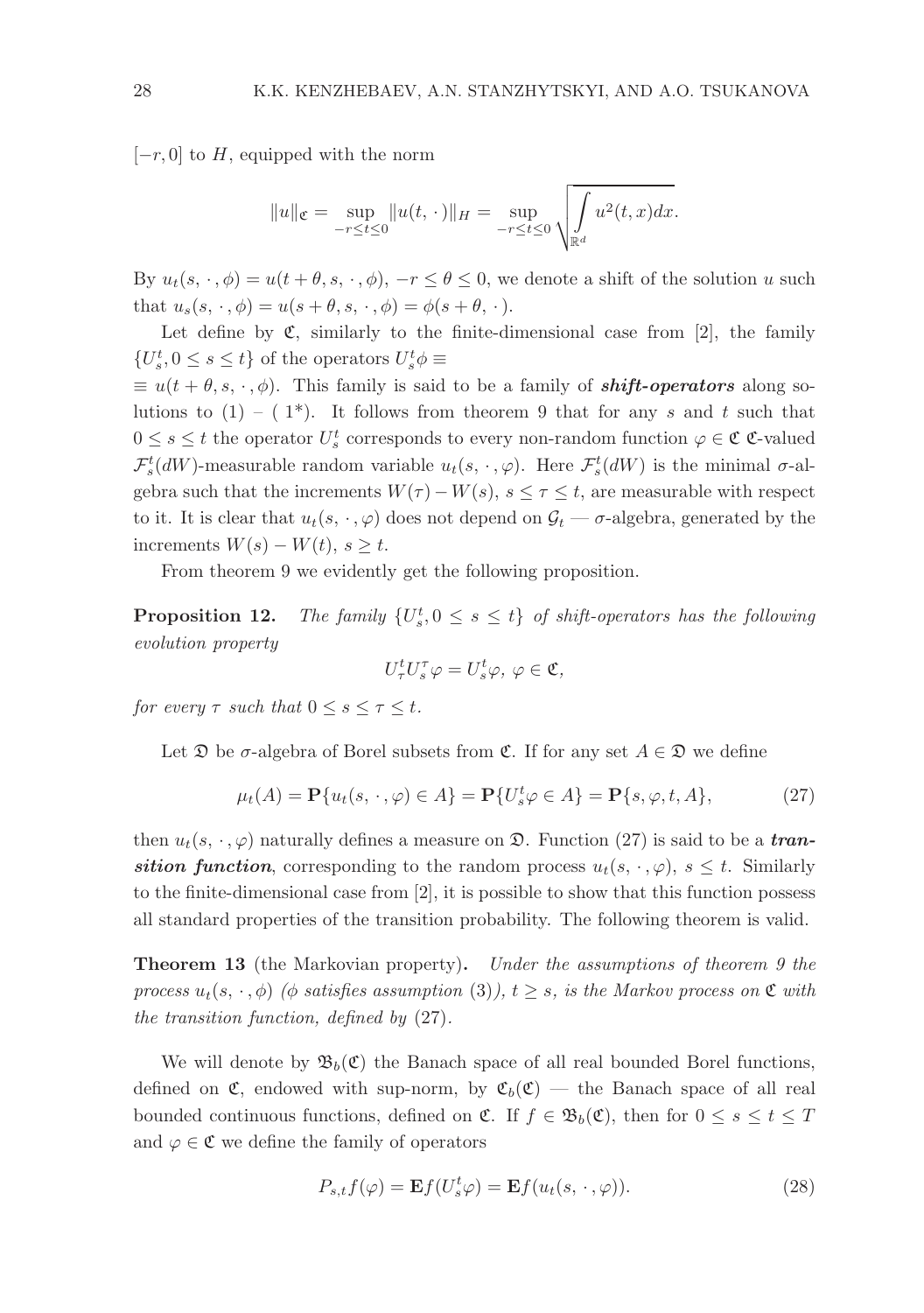If  $P_{s,t}f(\cdot)$  is bounded and continuous for any  $f \in \mathfrak{C}_b(\mathfrak{C})$ , then it will be said that  $P_{s,t}$  possess the Feller property. From theorem 10 we have the following corollary.

Corollary 14 (the Feller property). Under the assumptions of theorem 10 the family  $P_{s,t}$  from (28) possess the Feller property.

## 4. PROOF OF THE THEOREMS AND THEIR COROLLARIES

## 4.1. PROOF OF THEOREM 9 AND ITS COROLLARY 11

Let consider the Banach space  $\mathfrak{B}_{p,T}$  of all H-valued  $\mathcal{F}_t$ -measurable random processes z that are continuous in  $-r \leq t \leq T$  for almost all fixed  $\omega \in \Omega$ , endowed with the norm  $||z(t)||_{\mathfrak{B}_{p,T}} =$  $=\sqrt{\mathbf{E}\sup_{0\leq t\leq T}||z(t,\cdot)||_H^2}, p>2.$  We will consider on  $\mathfrak{B}_{p,T}$  a closed subset M of such elements z from  $\mathfrak{B}_{p,T}$  that  $z(t, \cdot) = \phi(t, \cdot),$  $-r \le t \le 0$ , and define on M the operator  $\Psi$ , acting as follows  $\overline{1}$ 

$$
\Psi u(t,x) = \int_{\mathbb{R}^d} \mathcal{K}(t, x - \xi) \left( \phi(0,\xi) + \int_{\mathbb{R}^d} b(0,\xi, \phi(-r,\zeta), \zeta) d\zeta \right) d\xi
$$
  
\n
$$
- \int_{\mathbb{R}^d} b(t, x, u(\alpha(t), \xi), \xi) d\xi
$$
  
\n
$$
- \int_{0}^t \left( \Delta_x \int_{\mathbb{R}^d} \mathcal{K}(t - s, x - \xi) \left( \int_{\mathbb{R}^d} b(s, \xi, u(\alpha(s), \zeta), \zeta) d\zeta \right) d\xi \right) ds
$$
  
\n
$$
+ \int_{0}^t \int_{\mathbb{R}^d} \mathcal{K}(t - s, x - \xi) f(s, u(\alpha(s), \xi), \xi) d\xi ds
$$
  
\n
$$
+ \int_{0}^t \sum_{n=1}^\infty \sqrt{\lambda_n} \left( \int_{\mathbb{R}^d} \mathcal{K}(t - s, x - \xi) \sigma(s, u(\alpha(s), \xi), \xi) e_n(\xi) d\xi \right) d\beta_n(s)
$$
  
\n
$$
= \sum_{j=0}^4 I_j(t), 0 \le t \le T, x \in \mathbb{R}^d,
$$
\n(29)

and  $\Psi u(t, \cdot) = \phi(t, \cdot), -r \leq t \leq T, r > 0$ . Firstly let show that  $\Psi$  takes each  $u \in M$  to  $\Psi u \in M$ . In order to do it, we need to estimate the norms of each of five components in (29).

For 
$$
||I_0(s)||_{\mathfrak{B}_{p,t}}^p = \mathbf{E} \sup_{0 \le s \le t} ||I_0(s)||_H^p, 0 \le t \le T
$$
, we get, using (5),  
 $||I_0(s)||_{\mathfrak{B}_{p,t}}^p \le 2^{p-1} \mathbf{E} ||\phi(0, \cdot)||_H^p +$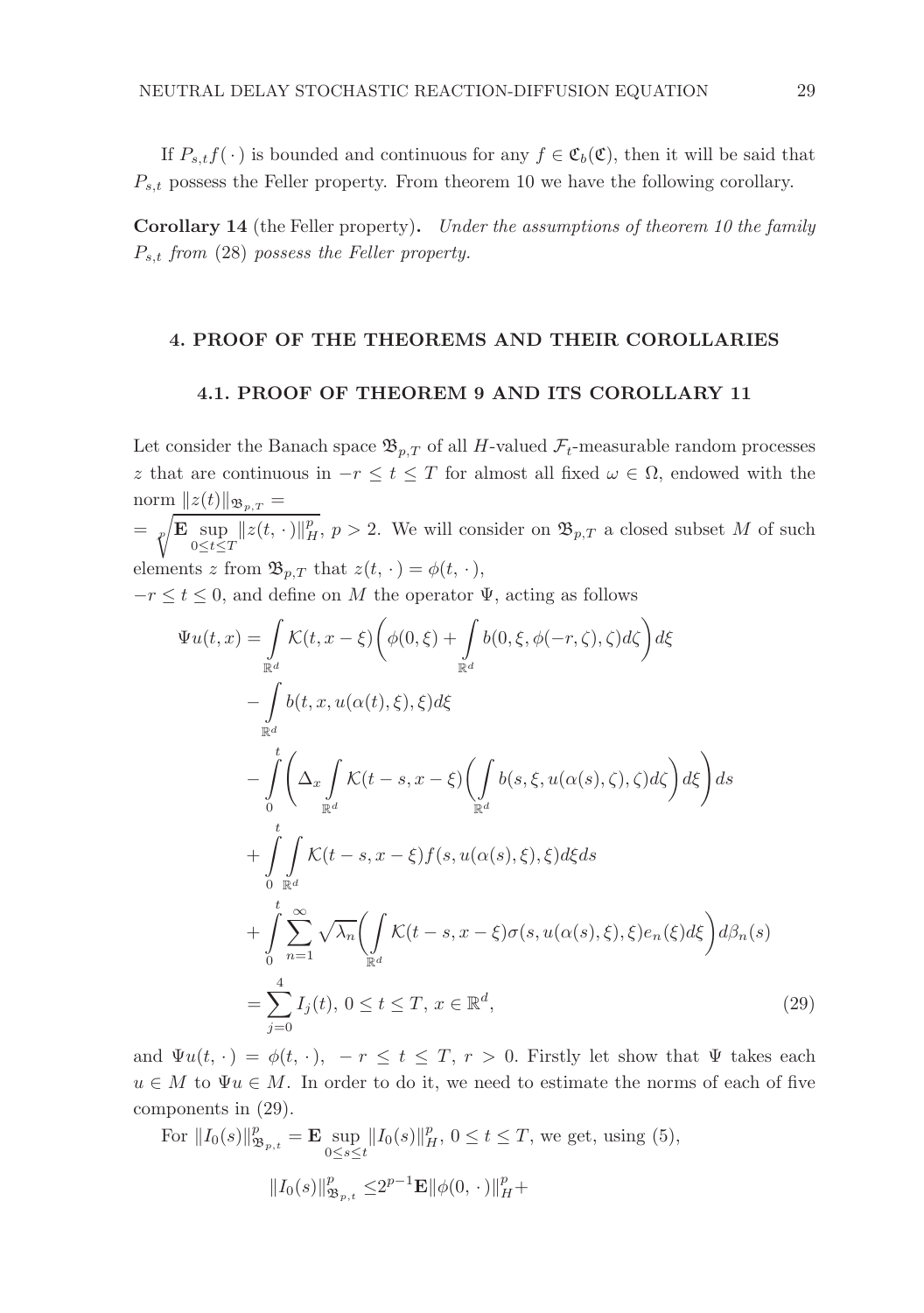$$
+ 2^{p-1} \mathbf{E} \left\| \int_{\mathbb{R}^d} |b(0, \cdot, \phi(-r, \zeta), \zeta)| d\zeta \right\|_H^p.
$$
 (30)

For the second term in (30) we obtain, applying the conditions from assumptions (6), (5) and (3),

$$
\mathbf{E} \left\| \int_{\mathbb{R}^d} |b(0, \cdot, \phi(-r, \zeta), \zeta) - b(0, \cdot, 0, \zeta) + b(0, \cdot, 0, \zeta) |d\zeta \right\|_H^p
$$
\n
$$
\leq \mathbf{E} \left\| \int_{\mathbb{R}^d} (l(\cdot, \zeta) |\phi(-r, \zeta)| + |b(0, \cdot, 0, \zeta)|) d\zeta \right\|_H^p
$$
\n
$$
\leq 2^{p-1} \left( \mathbf{E} \left( \int_{\mathbb{R}^d} \left( \int_{\mathbb{R}^d} l(x, \zeta) |\phi(-r, \zeta)| d\zeta \right)^2 dx \right)^{\frac{p}{2}}
$$
\n
$$
+ \left( \int_{\mathbb{R}^d} \left( \int_{\mathbb{R}^d} b_1(x, \zeta) d\zeta \right)^2 dx \right)^{\frac{p}{2}}
$$
\n
$$
\leq 2^{p-1} \left( \left( \int_{\mathbb{R}^d} \int_{\mathbb{R}^d} l^2(x, \zeta) d\zeta dx \right)^{\frac{p}{2}} \mathbf{E} \|\phi(-r, \cdot)\|_H^p
$$
\n
$$
+ \left( \int_{\mathbb{R}^d} \left( \int_{\mathbb{R}^d} b_1(x, \zeta) d\zeta \right)^2 dx \right)^{\frac{p}{2}} \right) < \infty.
$$
\n(31)

For  $||I_1(s)||^p_{\mathfrak{B}_{p,t}}$ , as above in (31), we have

$$
||I_1(s)||^p_{\mathfrak{B}_{p,t}} = \mathbf{E} \sup_{0 \le s \le t} \left\| \int_{\mathbb{R}^d} b(s, \cdot, u(\alpha(s), \xi), \xi) d\xi \right\|_H^p
$$
  
\n
$$
\le 2^{p-1} \left( \left( \int_{\mathbb{R}^d} \int_{\mathbb{R}^d} l^2(x, \zeta) d\zeta dx \right)^{\frac{p}{2}} \mathbf{E} \sup_{0 \le s \le t} ||u(\alpha(s), \cdot)||_H^p
$$
  
\n
$$
+ \left( \int_{\mathbb{R}^d} \left( \int_{\mathbb{R}^d} b_1(x, \zeta) d\zeta \right)^2 dx \right)^{\frac{p}{2}} \right) < \infty,
$$
\n(32)

due to the conditions from assumptions  $(6)$ ,  $(5)$  and  $(1)$ .

Now let estimate  $||I_2(s)||^p_{\mathfrak{B}_{p,t}}$ , taking into account the Cauchy-Schwartz inequality and the Fubini theorem,

$$
\begin{aligned} \|I_2(s)\|_{\mathfrak{B}_{p,t}}^p&= \mathbf{E}\sup_{0\leq s\leq t}\bigg\|\int\limits_0^s\bigg(\Delta_x\int\limits_{\mathbb{R}^d}\mathcal{K}(s-\tau,x-\xi)\bigg(\int\limits_{\mathbb{R}^d}b(\tau,\xi,u(\alpha(\tau),\zeta),\zeta)d\zeta\bigg)d\xi\bigg)d\tau\bigg\|_H^p\bigg\|_p^p\bigg\|_p^p\bigg\|_p^p\bigg\|_p^p\bigg\|_p^p\bigg\|_p^p\bigg\|_p^p\bigg\|_p^p\bigg\|_p^p\bigg\|_p^p\bigg\|_p^p\bigg\|_p^p\bigg\|_p^p\bigg\|_p^p\bigg\|_p^p\bigg\|_p^p\bigg\|_p^p\bigg\|_p^p\bigg\|_p^p\bigg\|_p^p\bigg\|_p^p\bigg\|_p^p\bigg\|_p^p\bigg\|_p^p\bigg\|_p^p\bigg\|_p^p\bigg\|_p^p\bigg\|_p^p\bigg\|_p^p\bigg\|_p^p\bigg\|_p^p\bigg\|_p^p\bigg\|_p^p\bigg\|_p^p\bigg\|_p^p\bigg\|_p^p\bigg\|_p^p\bigg\|_p^p\bigg\|_p^p\bigg\|_p^p\bigg\|_p^p\bigg\|_p^p\bigg\|_p^p\bigg\|_p^p\bigg\|_p^p\bigg\|_p^p\bigg\|_p^p\bigg\|_p^p\bigg\|_p^p\bigg\|_p^p\bigg\|_p^p\bigg\|_p^p\bigg\|_p^p\bigg\|_p^p\bigg\|_p^p\bigg\|_p^p\bigg\|_p^p\bigg\|_p^p\bigg\|_p^p\bigg\|_p^p\bigg\|_p^p\bigg\|_p^p\bigg\|_p^p\bigg\|_p^p\bigg\|_p^p\bigg\|_p^p\bigg\|_p^p\bigg\|_p^p\
$$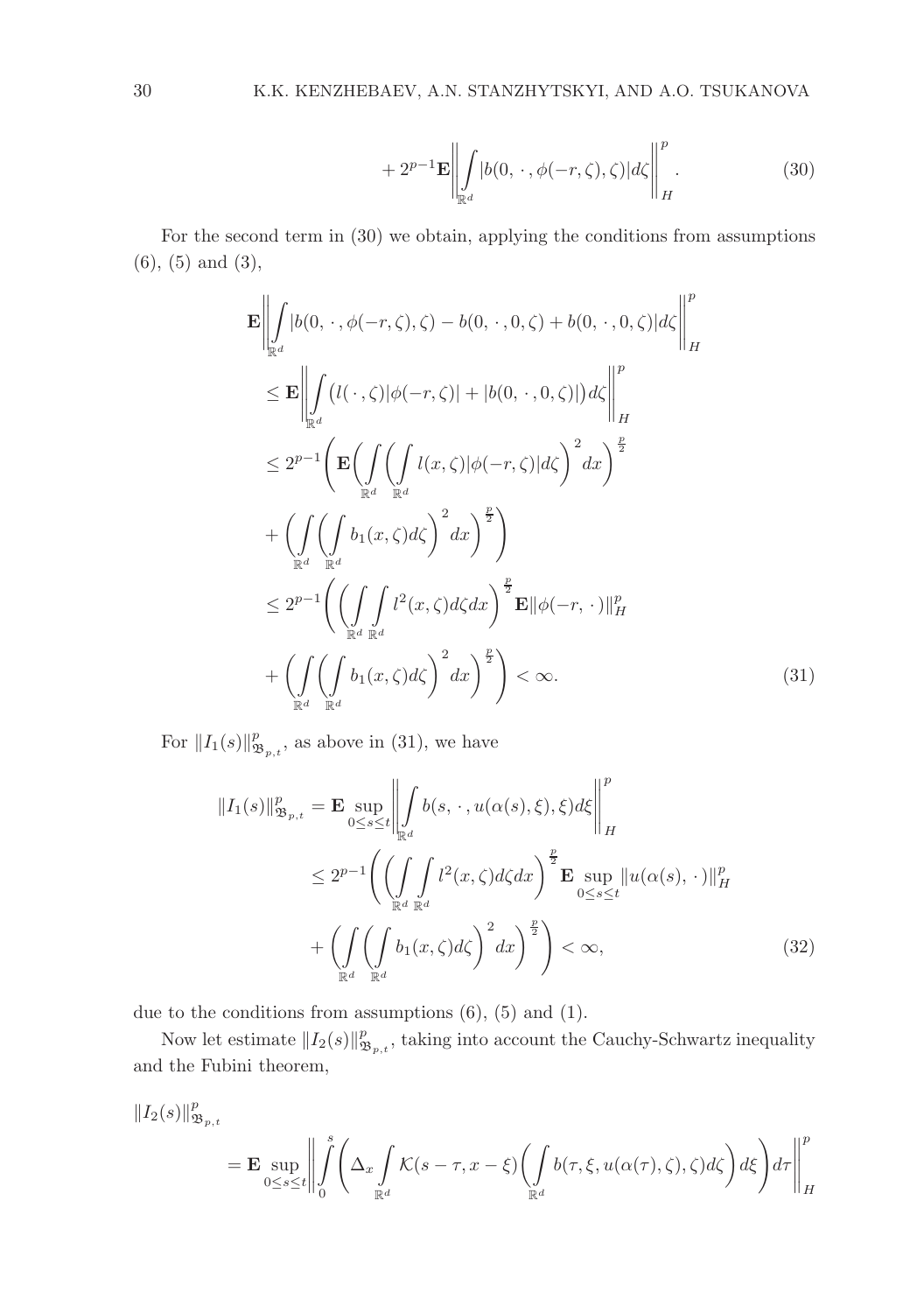$$
= \mathbf{E} \sup_{0 \leq s \leq t} \left( \int_{\mathbb{R}^d} \left( \int_0^s \left( \Delta_x \int_K \mathcal{K}(s - \tau, x - \xi) \right) \right) dx \right) dx \left( \int_{\mathbb{R}^d} b(\tau, \xi, u(\alpha(\tau), \zeta), \zeta) d\zeta \right) d\zeta \right) d\tau \right)^2 dx \bigg)^{\frac{p}{2}}
$$
  
\n
$$
\leq t^{\frac{p}{2}} \mathbf{E} \sup_{0 \leq s \leq t} \left( \int_{\mathbb{R}^d} \int_0^s \left( \Delta_x \int_K \mathcal{K}(s - \tau, x - \xi) \right) dx \right) dx
$$
  
\n
$$
\times \left( \int_{\mathbb{R}^d} b(\tau, \xi, u(\alpha(\tau), \zeta), \zeta) d\zeta \right) d\xi \right)^2 d\tau dx \bigg)^{\frac{p}{2}}
$$
  
\n
$$
= t^{\frac{p}{2}} \mathbf{E} \sup_{0 \leq s \leq t} \left( \int_0^s \int_{\mathbb{R}^d} \left( \Delta_x \int_K \mathcal{K}(s - \tau, x - \xi) \right) dx \right) dx
$$
  
\n
$$
\times \left( \int_{\mathbb{R}^d} b(\tau, \xi, u(\alpha(\tau), \zeta), \zeta) d\zeta \right) d\xi \right)^2 dxd\tau \bigg)^{\frac{p}{2}}
$$
  
\n
$$
\leq t^{\frac{p}{2}} \mathbf{E} \left( \int_0^t \sup_{0 \leq s \leq t} \left\| \Delta_x \int_K \mathcal{K}(s - \tau, x - \xi) \right) dx
$$
  
\n
$$
\times \left( \int_{\mathbb{R}^d} b(\tau, \xi, u(\alpha(\tau), \zeta), \zeta) d\zeta \right) d\xi \bigg|^{\frac{2}{2}} d\tau \right)^{\frac{p}{2}}
$$
  
\n
$$
\leq t^{p-1} \mathbf{E} \int_0^t \left( \sup_{0 \leq s \leq t} \left\| \Delta_x \int_K \mathcal{K}(s - \tau, x - \xi) \right) dx
$$
  
\n
$$
\times \left( \int_{0} b(\tau,
$$

In order to estimate (33), we rely on proposition 6 with

$$
u(s,\tau,x) = \int_{\mathbb{R}^d} \mathcal{K}(s-\tau,x-\xi) \left( \int_{\mathbb{R}^d} b(\tau,\xi,u(\alpha(\tau),\zeta),\zeta) d\zeta \right) d\xi,
$$

$$
g(\tau,x,\omega) = \int_{\mathbb{R}^d} b(\tau,x,u(\alpha(\tau),\zeta),\zeta) d\zeta,
$$
(34)

where  $u(s, \tau, x)$  is the solution to  $(4) - (4^*)$  with the initial datum in  $\tau$ . We now need to prove that for any  $0\leq \tau\leq t$ 

- 1)  $g(\tau, \cdot, \omega) \in L_1(\mathbb{R}^d) \cap H$  with probability one;
- 2)  $D_x^2 g(\tau, x, \omega) \in H$ .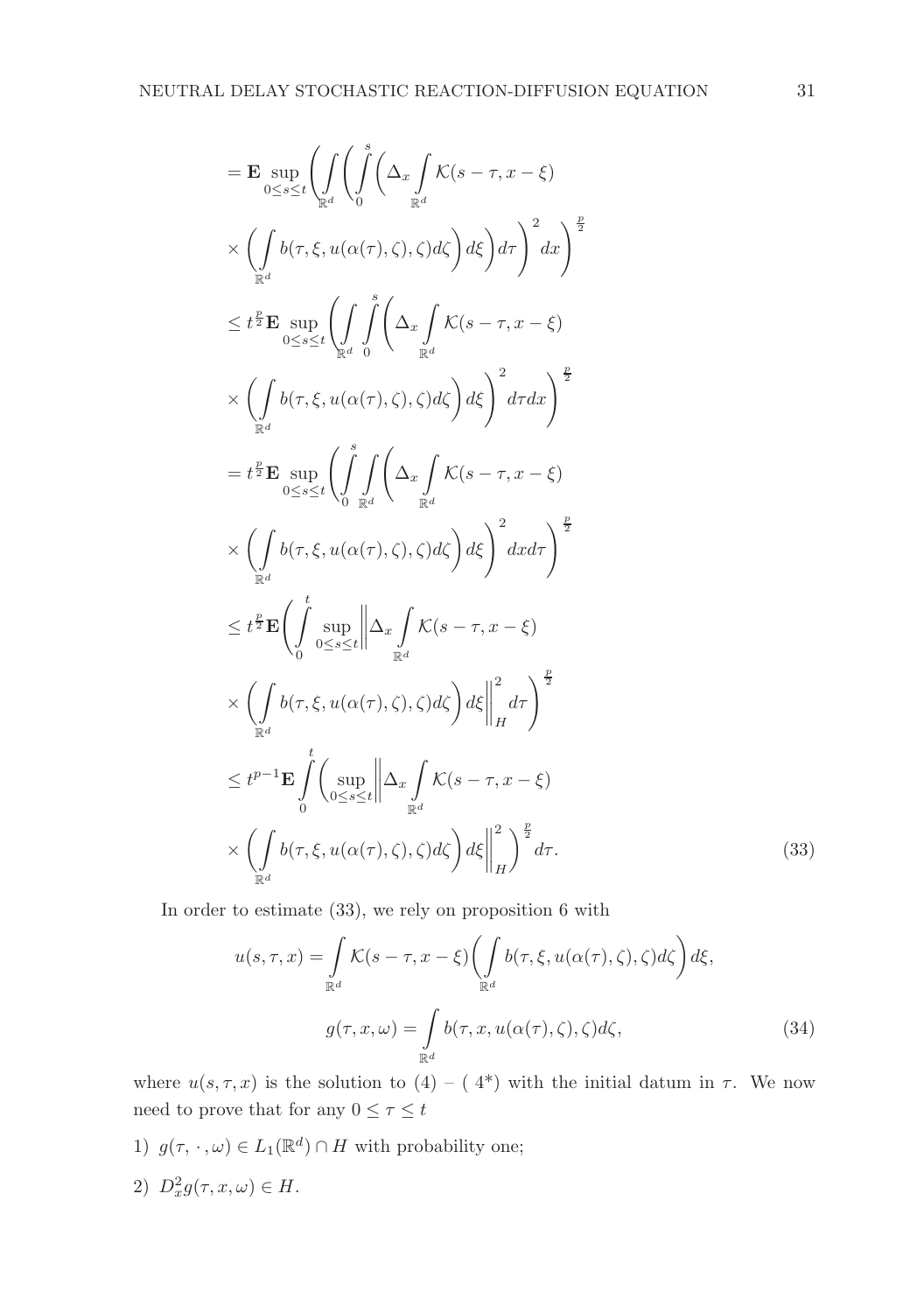1. Due to  $(16)$ ,  $(17)$ ,  $(15)$ ,  $(13)$  and belonging u to M, we get

$$
\mathbf{E} \int_{\mathbb{R}^d} |g(\tau, x, \omega)| dx
$$
\n
$$
\leq \mathbf{E} \int_{\mathbb{R}^d} \int_{\mathbb{R}^d} |b(\tau, x, u(\alpha(\tau), \zeta), \zeta) - b(\tau, x, 0, \zeta) + b(\tau, x, 0, \zeta)| d\zeta dx
$$
\n
$$
\leq \mathbf{E} \int_{\mathbb{R}^d} \int_{\mathbb{R}^d} l(x, \zeta) |u(\alpha(\tau), \zeta)| d\zeta dx + \int_{\mathbb{R}^d} \int_{\mathbb{R}^d} |b(\tau, x, 0, \zeta)| d\zeta dx
$$
\n
$$
\leq \left( \int_{\mathbb{R}^d} \int_{\mathbb{R}^d} l^2(x, \zeta) d\zeta dx \right) \mathbf{E} ||u(\alpha(\tau), \cdot)||_H
$$
\n
$$
+ \int_{\mathbb{R}^d} \int_{\mathbb{R}^d} b_1(x, \zeta) d\zeta dx < \infty.
$$
\n(35)

Hence,  $g(\tau, \cdot, \omega)$  belongs to  $L_1(\mathbb{R}^d)$  for any  $0 \leq \tau \leq t$ .

Next, taking into account 
$$
(16)
$$
,  $(18)$ ,  $(15)$ ,  $(14)$  and belonging  $u$  to  $M$ , we conclude

$$
\mathbf{E} \int_{\mathbb{R}^d} |g(\tau, x, \omega)|^2 dx \leq \mathbf{E} \int_{\mathbb{R}^d} \left( \int_{\mathbb{R}^d} |b(\tau, x, u(\alpha(\tau), \zeta), \zeta)| d\zeta \right)^2 dx
$$
\n
$$
\leq 2\mathbf{E} \int_{\mathbb{R}^d} \left( \int_{\mathbb{R}^d} l(x, \zeta) |u(\alpha(\tau), \zeta)| d\zeta \right)^2 dx + 2 \int_{\mathbb{R}^d} \left( \int_{\mathbb{R}^d} |b(\tau, x, 0, \zeta)| d\zeta \right)^2 dx
$$
\n
$$
\leq 2 \Big( \int_{\mathbb{R}^d} \int_{\mathbb{R}^d} l^2(x, \zeta) d\zeta dx \Big) \mathbf{E} \|u(\alpha(\tau), \cdot)\|_H^2
$$
\n
$$
+ 2 \int_{\mathbb{R}^d} \left( \int_{\mathbb{R}^d} b_1(x, \zeta) d\zeta \right)^2 dx < \infty.
$$
\n(36)

Consequently, condition 1) fulfills.

2. In order to prove item 2), we will use Lebesgue's differentiation theorem on differentiation with respect to a parameter. Let  $x_0$  be an arbitrary fixed point from  $\mathbb{R}^d$ ,  $B_\delta(x_0)$  — its vicinity from assumption (7). This assumption implies that the integrand from  $(34)$  is differentiable with respect to x. From  $(19)$  and  $(23)$  we have

$$
|\nabla_x b(\tau, x, u(\alpha(\tau), \zeta), \zeta)| \leq \psi(\tau, x, \zeta) \left(1 + |u(\alpha(\tau), \zeta)|\right)
$$
  
\n
$$
\leq (|\psi(\tau, x, \zeta) - \psi(\tau, x_0, \zeta)| + \psi(\tau, x_0, \zeta)\right)
$$
  
\n
$$
\times \left(1 + |u(\alpha(\tau), \zeta)|\right)
$$
  
\n
$$
\leq (\delta \varphi(\tau, \zeta, x_0, \delta) + \psi(\tau, x_0, \zeta))
$$
  
\n
$$
\times \left(1 + |u(\alpha(\tau), \zeta)|\right).
$$
 (37)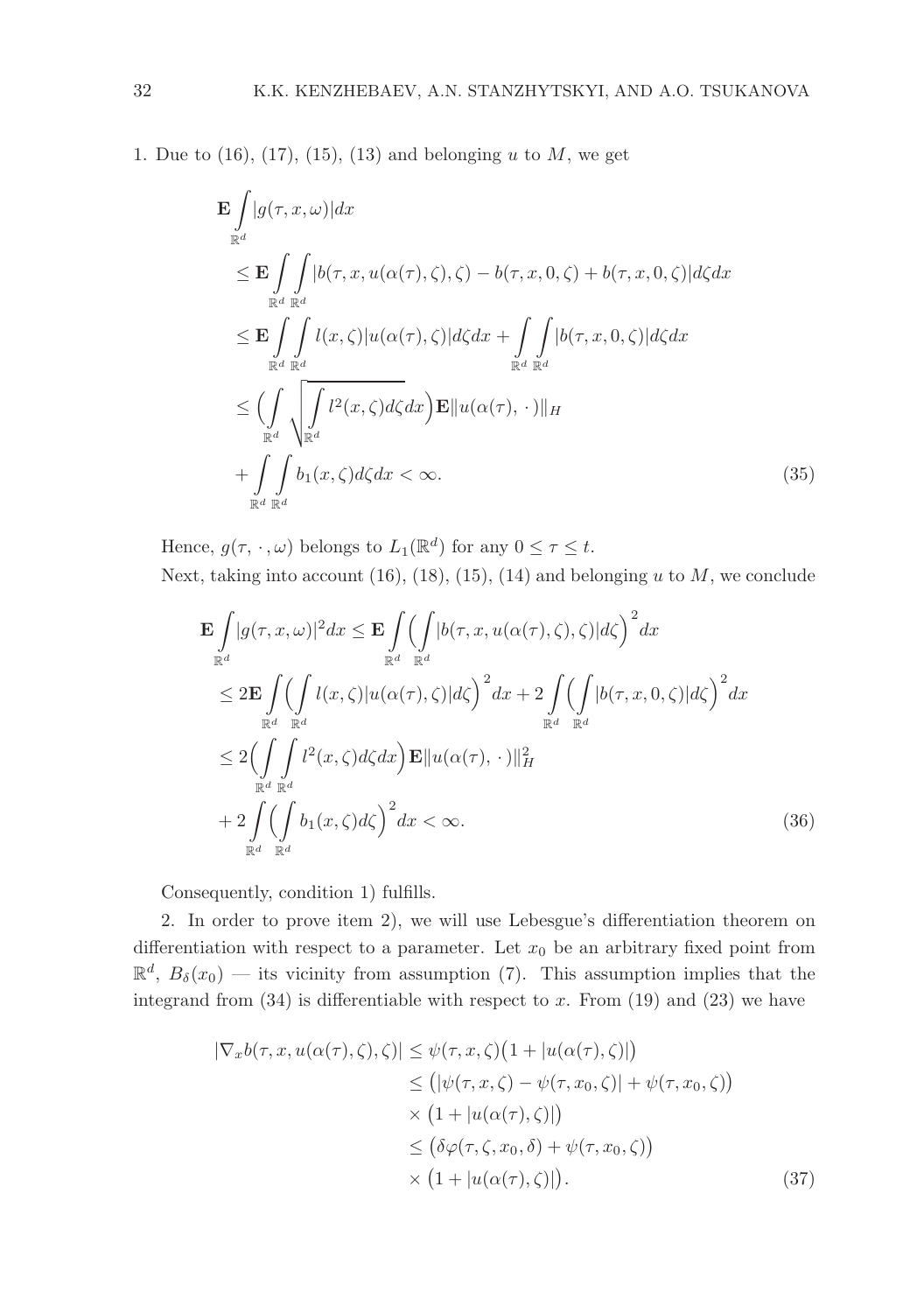We claim that the expression on the right-hand of  $(37)$  is integrable. Indeed, by virtue of belonging u to M and estimates  $(22)$ ,  $(20)$ ,  $(21)$ , we obtain

$$
\mathbf{E} \int_{\mathbb{R}^d} (\varphi(\tau, \zeta, x_0, \delta) + \psi(\tau, x_0, \zeta)) (1 + |u(\alpha(\tau), \zeta)|) d\zeta
$$
  
\n
$$
\leq \int_{\mathbb{R}^d} \varphi(\tau, \zeta, x_0, \delta) d\zeta + \int_{\mathbb{R}^d} \psi(\tau, x_0, \zeta) d\zeta
$$
  
\n
$$
+ \left( \sqrt{\int_{\mathbb{R}^d} \varphi^2(\tau, \zeta, x_0, \delta) d\zeta} + \sqrt{\int_{\mathbb{R}^d} \psi^2(\tau, x_0, \zeta) d\zeta} \right)
$$
  
\n
$$
\times \sqrt{\mathbf{E} ||u(\alpha(\tau), \cdot)||_H^2} < \infty.
$$

Hence, the function  $|\nabla_x b(\tau, x, u(\alpha(\tau), \zeta), \zeta)|$  is bounded above by the integrable function  $(\varphi(\tau,\zeta,x_0,\delta)+\psi(\tau,x_0,\zeta)) \times$ 

 $\times (1+|u(\alpha(\tau),\zeta)|)$ . Hence,  $g(\tau,x,\omega)$  is differentiable with respect to x.

Now it remains to check that for any  $0 \leq \tau \leq T \nabla g(\tau, \cdot, \omega)$  belongs to H with probability one. Indeed, taking into account estimates (19), (20), (21) and belonging  $u$  to  $M$ , we obtain

$$
\mathbf{E} \int_{\mathbb{R}^d} \left| \nabla_x \int_{\mathbb{R}^d} b(\tau, x, u(\alpha(\tau), \zeta), \zeta) d\zeta \right|^2 dx
$$
\n
$$
\leq \mathbf{E} \int_{\mathbb{R}^d} \left( \int_{\mathbb{R}^d} \psi(\tau, x, \zeta) \left( 1 + |u(\alpha(\tau), \zeta)| \right) d\zeta \right)^2 dx
$$
\n
$$
\leq 2 \int_{\mathbb{R}^d} \left( \int_{\mathbb{R}^d} \psi(\tau, x, \zeta) d\zeta \right)^2 dx + 2 \left( \int_{\mathbb{R}^d} \int_{\mathbb{R}^d} \psi^2(\tau, x, \zeta) d\zeta dx \right)
$$
\n
$$
\times \mathbf{E} \| u(\alpha(\tau), \cdot) \|_H^2 \leq const. \tag{38}
$$

Existence of  $D_x^2 g(\tau, x, \omega)$  and validity of the inequality

$$
\mathbf{E}\int\limits_{\mathbb{R}^d}\bigg\|D_x^2\int\limits_{\mathbb{R}^d}b(\tau,x,u(\alpha(\tau),\zeta),\zeta)d\zeta\bigg\|_d^2dx\leq const
$$

is proved as above.

Thus, taking into account (9) and conditions 1), 2), we conclude that the righthand of (33) is estimated by the expression

$$
C_T^{\frac{p}{2}}t^{p-1}\int\limits_0^t \mathbf{E}\biggl(\int\limits_{\mathbb{R}^d} \biggl\|D_x^2 \int\limits_{\mathbb{R}^d} b(\tau, x, u(\alpha(\tau), \zeta), \zeta)d\zeta\biggr\|_d^2 dx\biggr)^{\frac{p}{2}}d\tau.
$$
 (39)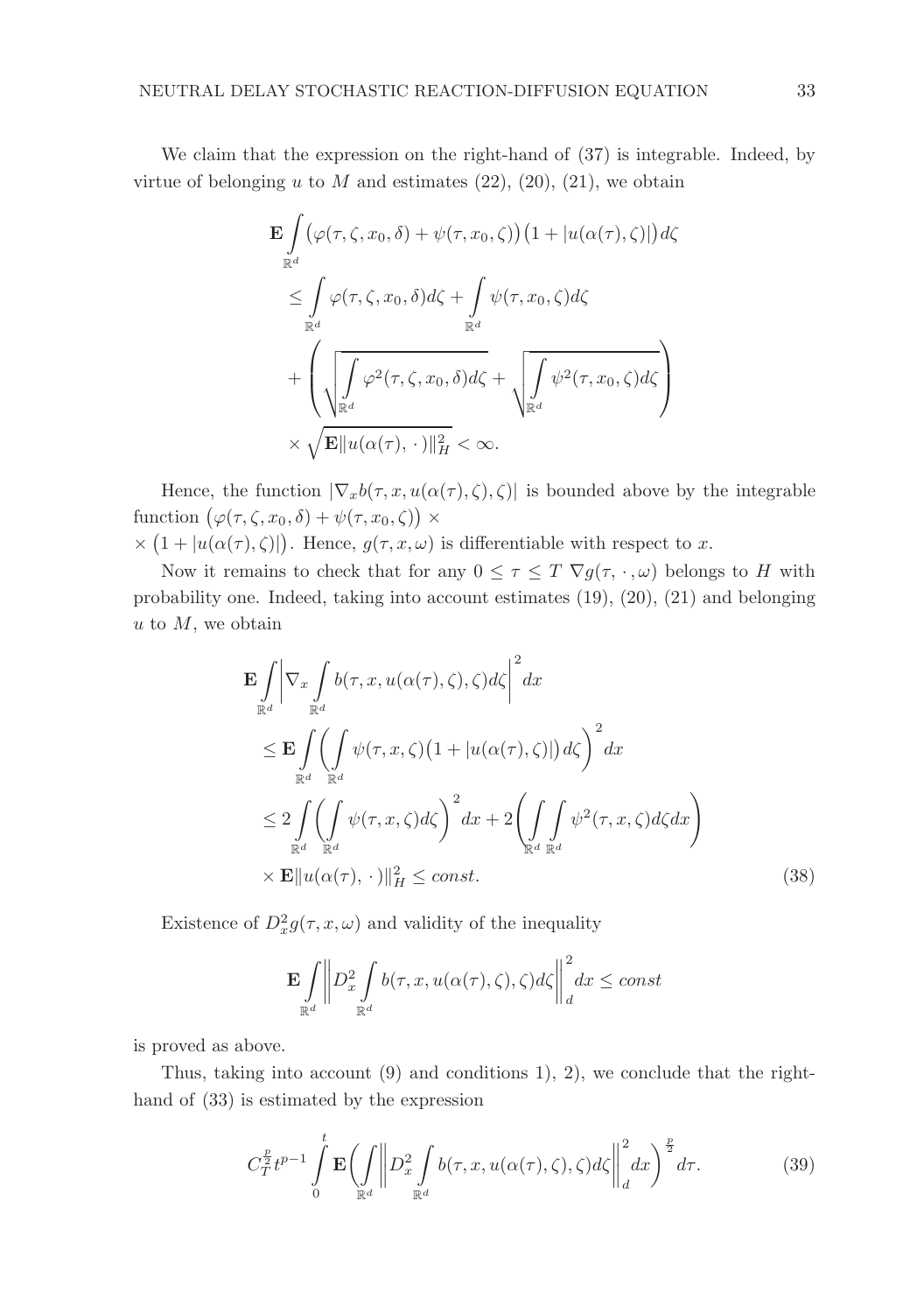Similarly to (38), taking into account that  $u \in M$  and estimates (19), (20), (21), we can easily obtain the following estimate

$$
\mathbf{E}\left(\int_{\mathbb{R}^d} \left\|D_x^2 \int_{\mathbb{R}^d} b(\tau, x, u(\alpha(\tau), \zeta), \zeta) d\zeta \right\|_d^2 dx\right)^{\frac{p}{2}} \n\leq \mathbf{E}\left(\int_{\mathbb{R}^d} \left(\int_{\mathbb{R}^d} \psi(\tau, x, \zeta) \left(1 + |u(\alpha(\tau), \zeta)|\right) d\zeta\right)^2 dx\right)^{\frac{p}{2}} \n\leq 2^{p-1} \mathbf{E}\left(\left(\int_{\mathbb{R}^d} \left(\int_{\mathbb{R}^d} \psi(\tau, x, \zeta) d\zeta\right)^2 dx\right)^{\frac{p}{2}} \n+ \left(\int_{\mathbb{R}^d} \int_{\mathbb{R}^d} \psi^2(\tau, x, \zeta) d\zeta dx\right)^{\frac{p}{2}} \|u(\alpha(\tau), \cdot)\|_H^p\right) \leq const.
$$
\n(40)

Substituting (40) into (39), we have

$$
||I_2(s)||_{\mathfrak{B}_{p,t}}^p < \infty.
$$

Next let estimate  $||I_3(s)||^p_{\mathfrak{B}_{p,t}}$ . Taking into account (5), (11), (10) and belonging  $u$  to  $M$ , we compute

$$
||I_{3}(s)||_{\mathfrak{B}_{p,t}}^{p} = \mathbf{E} \sup_{0 \leq s \leq t} \left( \int_{\mathbb{R}^{d}} \int_{0}^{s} \int_{\mathbb{R}^{d}} \mathcal{K}(s-\tau,x-\xi) f(\tau,u(\alpha(\tau),\xi),\xi) d\xi d\tau \right)^{2} dx \right)^{\frac{p}{2}}
$$
  
\n
$$
\leq t^{\frac{p}{2}} \mathbf{E} \sup_{0 \leq s \leq t} \left( \int_{0}^{s} \int_{\mathbb{R}^{d}} \int_{\mathbb{R}^{d}} \mathcal{K}(s-\tau,x-\xi) f(\tau,u(\alpha(\tau),\xi),\xi) d\xi \right)^{2} dx d\tau \right)^{\frac{p}{2}}
$$
  
\n
$$
\leq t^{\frac{p}{2}} \mathbf{E} \left( \int_{0}^{t} ||f(\tau,u(\alpha(\tau),\cdot),\cdot)||_{H}^{2} d\tau \right)^{\frac{p}{2}}
$$
  
\n
$$
\leq t^{p-1} \mathbf{E} \int_{0}^{t} ||f(\tau,u(\alpha(\tau),\cdot),\cdot)||_{H}^{p} d\tau
$$
  
\n
$$
\leq 2^{p-1} t^{p-1} \left( \int_{0}^{t} \left( \int_{\mathbb{R}^{d}} \chi^{2}(\tau,x) dx \right)^{\frac{p}{2}} d\tau + L^{p} \int_{0}^{t} \mathbf{E} ||u(\alpha(\tau),\cdot)||_{H}^{p} d\tau \right)
$$
  
\n
$$
< \infty.
$$
  
\n(41)

It remains to estimate the last term,  $||I_4(s)||^p_{\mathfrak{B}_{p,t}}$ . From [4, proposition 7.3] we have

$$
\mathbf{E} \sup_{0 \le s \le t} \left\| \int\limits_0^s S(s-\tau) \sigma(\tau, u(\alpha(\tau), \, \cdot \,), \, \cdot \,) dW(\tau) \right\|_H^p
$$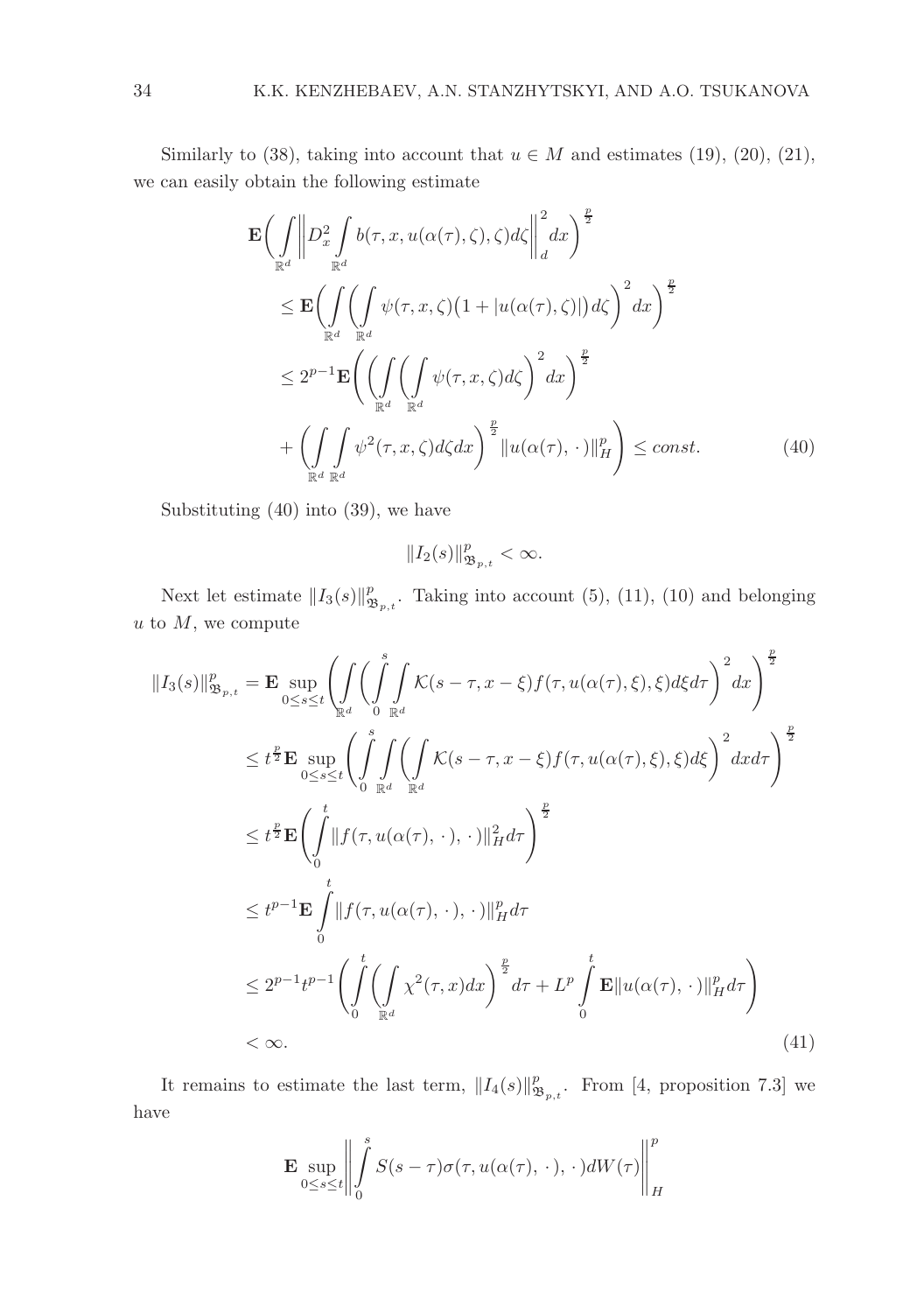$$
\leq D(T) \int_{0}^{t} \mathbf{E} \|\sigma(s, u(\alpha(s), \cdot), \cdot)\|_{L_{2}^{0}}^{p} ds \tag{42}
$$

for some  $D(T) > 0$ . We obtain the consequence of the following computations for the Hilbert-Schmidt norm of the integrand on the right-hand of (42)

$$
\mathbf{E} \|\sigma(s, u(\alpha(s), \cdot), \cdot)\|_{L_2^0}^p
$$
\n
$$
= \mathbf{E} \Biggl( \sum_{n=1}^{\infty} \|\sigma(s, u(\alpha(s), \cdot), \cdot)Q^{\frac{1}{2}}e_n(\cdot)\|_H^2 \Biggr)^{\frac{p}{2}}
$$
\n
$$
= \mathbf{E} \Biggl( \sum_{n=1}^{\infty} \lambda_n \|\sigma(s, u(\alpha(s), \cdot), \cdot)e_n(\cdot)\|_H^2 \Biggr)^{\frac{p}{2}}
$$
\n
$$
= \mathbf{E} \Biggl( \sum_{n=1}^{\infty} \lambda_n \int_{\mathbb{R}^d} \sigma^2(s, u(\alpha(s), x), x)e_n^2(x)dx \Biggr)^{\frac{p}{2}}
$$
\n
$$
\leq L^p \mathbf{E} \Biggl( \sum_{n=1}^{\infty} \lambda_n \Biggl( \int_{\mathbb{R}^d} e_n^2(x)dx + \int_{\mathbb{R}^d} u^2(\alpha(s), x)dx \Biggr)^{\frac{p}{2}}
$$
\n
$$
\leq 2^{\frac{p}{2}-1} \lambda^{\frac{p}{2}} L^p \Biggl( 1 + \mathbf{E} \| u(\alpha(s), \cdot) \|_H^p \Biggr), \tag{43}
$$

thus the right-hand of (42) is bounded.

Now let prove that trajectories of the process  $\Psi u$  from (29) are continuous.

The first term,  $I_0$ , is continuous due to proposition 1 and because the expression  $\phi(0, \cdot) + \int\limits_{\mathbb{R}^d} b(0, \cdot, \phi(-r, \zeta), \zeta) d\zeta$  belongs to H with probability one.

Now we claim that the second term,  $I_1$ , is continuous. Indeed, let  $0 \le t_0 \le T$  be fixed. We have

$$
\int_{\mathbb{R}^d} \left( \int_{\mathbb{R}^d} \left( b(t, x, u(\alpha(t), \xi), \xi) - b(t_0, x, u(\alpha(t_0), \xi), \xi) \right) d\xi \right)^2 dx
$$
\n
$$
\leq 2 \int_{\mathbb{R}^d} \left( \int_{\mathbb{R}^d} \left| b(t, x, u(\alpha(t), \xi), \xi) - b(t, x, u(\alpha(t_0), \xi), \xi) \right| d\xi \right)^2 dx
$$
\n
$$
+ 2 \int_{\mathbb{R}^d} \left( \int_{\mathbb{R}^d} \left| b(t, x, u(\alpha(t_0), \xi), \xi) - b(t_0, x, u(\alpha(t_0), \xi), \xi) \right| d\xi \right)^2 dx
$$
\n
$$
= J_1(t) + J_2(t). \tag{44}
$$

Let estimate each of two terms in (44) separately. Taking into account (16), the Cauchy-Swartz inequality,  $(18)$  and belonging u to M, we obtain with probability one

$$
J_1(t) \le 2 \int\limits_{\mathbb{R}^d} \left( \int\limits_{\mathbb{R}^d} l(x,\xi) |u(\alpha(t),\xi) - u(\alpha(t_0),\xi)| \, d\xi \right)^2 dx
$$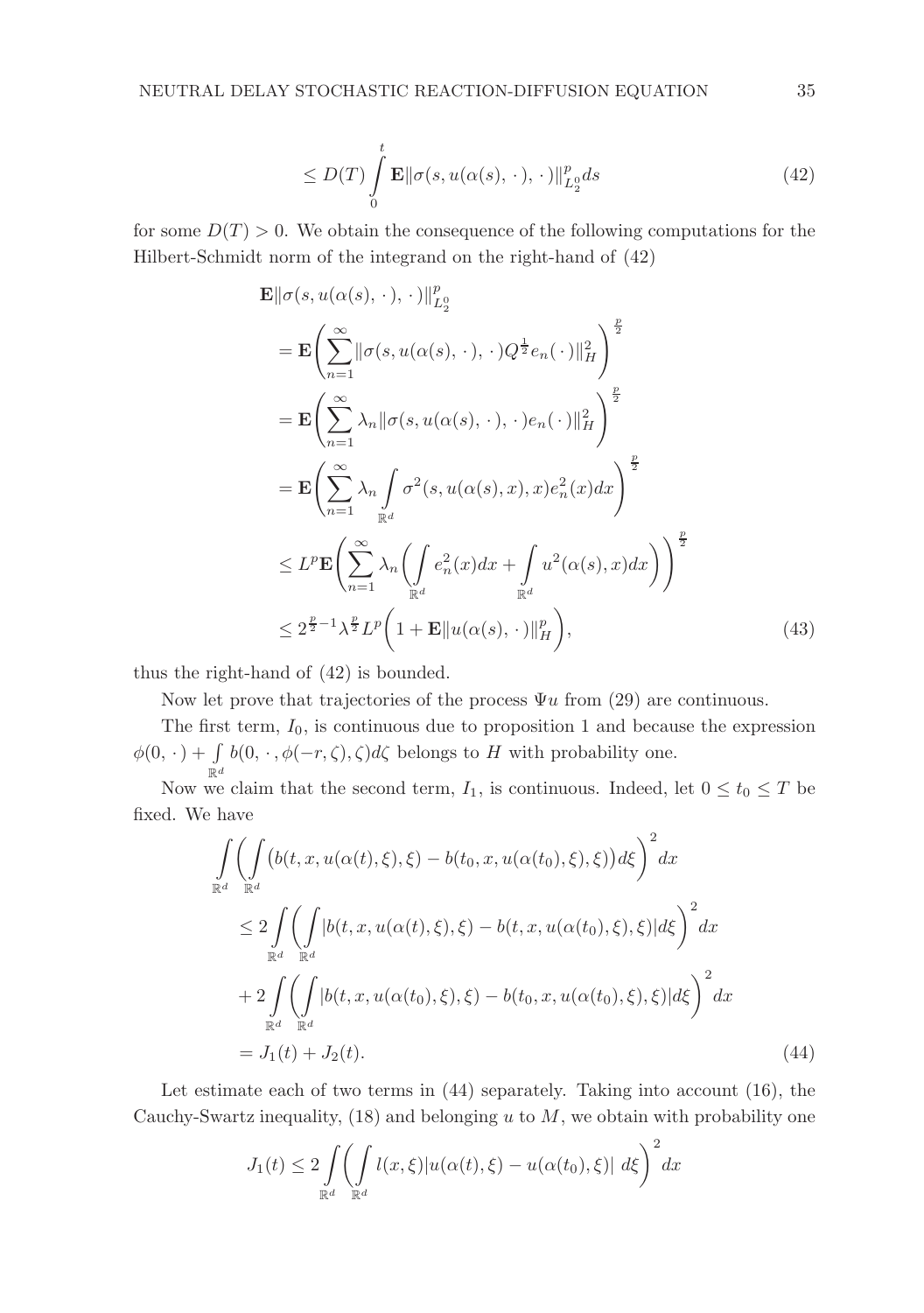$$
\leq 2\left(\int\limits_{\mathbb{R}^d} \int\limits_{\mathbb{R}^d} l^2(x,\xi) d\xi dx\right) \|u(\alpha(t),\,\cdot\,) - u(\alpha(t_0),\,\cdot\,)\|_H^2
$$
  

$$
\to 0.
$$
 (45)

Now let show that  $J_2(t)$  is tending to zero as  $t \to t_0$  with probability one. In order to do it, we need to substantiate a capability of limit passage in this integral. Firstly, we claim that for all  $x \in \mathbb{R}^d$  the expression

$$
\varphi(t,x) = \int_{\mathbb{R}^d} |b(t,x,u(\alpha(t_0),\xi),\xi) - b(t_0,x,u(\alpha(t_0),\xi),\xi)|d\xi
$$
\n(46)

is tending to zero as  $t \to t_0$  with probability one. Indeed, since b is continuous in the first argument, the integrand on the right-hand of (46) is tending to zero. Then, taking into account (16) and (15), we have

$$
|b(t, x, u(\alpha(t_0), \xi), \xi)| \le l(x, \xi)|u(\alpha(t_0), \xi)| + b_1(x, \xi). \tag{47}
$$

Condition (14) guarantees that  $\int_{\mathbb{R}^d} b_1(x,\xi)d\xi < \infty$  for any fixed  $x \in \mathbb{R}^d$ . Next, taking into account the Cauchy-Schwartz inequality, condition  $(17)$  and belonging  $u$ to  $M$ , we calculate

$$
\int_{\mathbb{R}^d} l(x,\xi) |u(\alpha(t_0),\xi)|d\xi \leq \sqrt{\int_{\mathbb{R}^d} l^2(x,\xi)d\xi} \cdot \|u(\alpha(t_0),\,\cdot\,)\|_H < \infty.
$$

Therefore the right-hand of (47) is an integrable majorant function for b. It now follows that  $\varphi(t, x) \underset{t \to t_0}{\to} 0$  for all  $x \in \mathbb{R}^d$  and almost all  $\omega \in \Omega$ .

Let prove that the expression  $2\left(\frac{1}{2}\right)$  $\mathbb{R}^d$  $(b_1(\cdot,\xi)+l(\cdot,\xi)|u(\alpha(t_0),\xi)|)d\xi\bigg)^2$  is an integrable majorant for the integrand in  $J_2(t)$ . Indeed, using (14), (18) and taking into account belonging  $u$  to  $M$ , we get

$$
\int_{\mathbb{R}^d} \left( \int_{\mathbb{R}^d} (b_1(x,\xi) + l(x,\xi)|u(\alpha(t_0),\xi)|) d\xi \right)^2 dx
$$
\n
$$
\leq 2 \int_{\mathbb{R}^d} \left( \int_{\mathbb{R}^d} b_1(x,\xi) \right)^2 dx + 2 \int_{\mathbb{R}^d} \left( \int_{\mathbb{R}^d} l(x,\xi)|u(\alpha(t_0),\xi)| d\xi \right)^2 dx
$$
\n
$$
\leq 2 \int_{\mathbb{R}^d} \left( \int_{\mathbb{R}^d} b_1(x,\xi) \right)^2 dx + 2 \left( \int_{\mathbb{R}^d} \int_{\mathbb{R}^d} l^2(x,\xi) d\xi dx \right) ||u(\alpha(t_0), \cdot)||_H^2
$$
\n
$$
< \infty
$$
\n(48)

with probability one.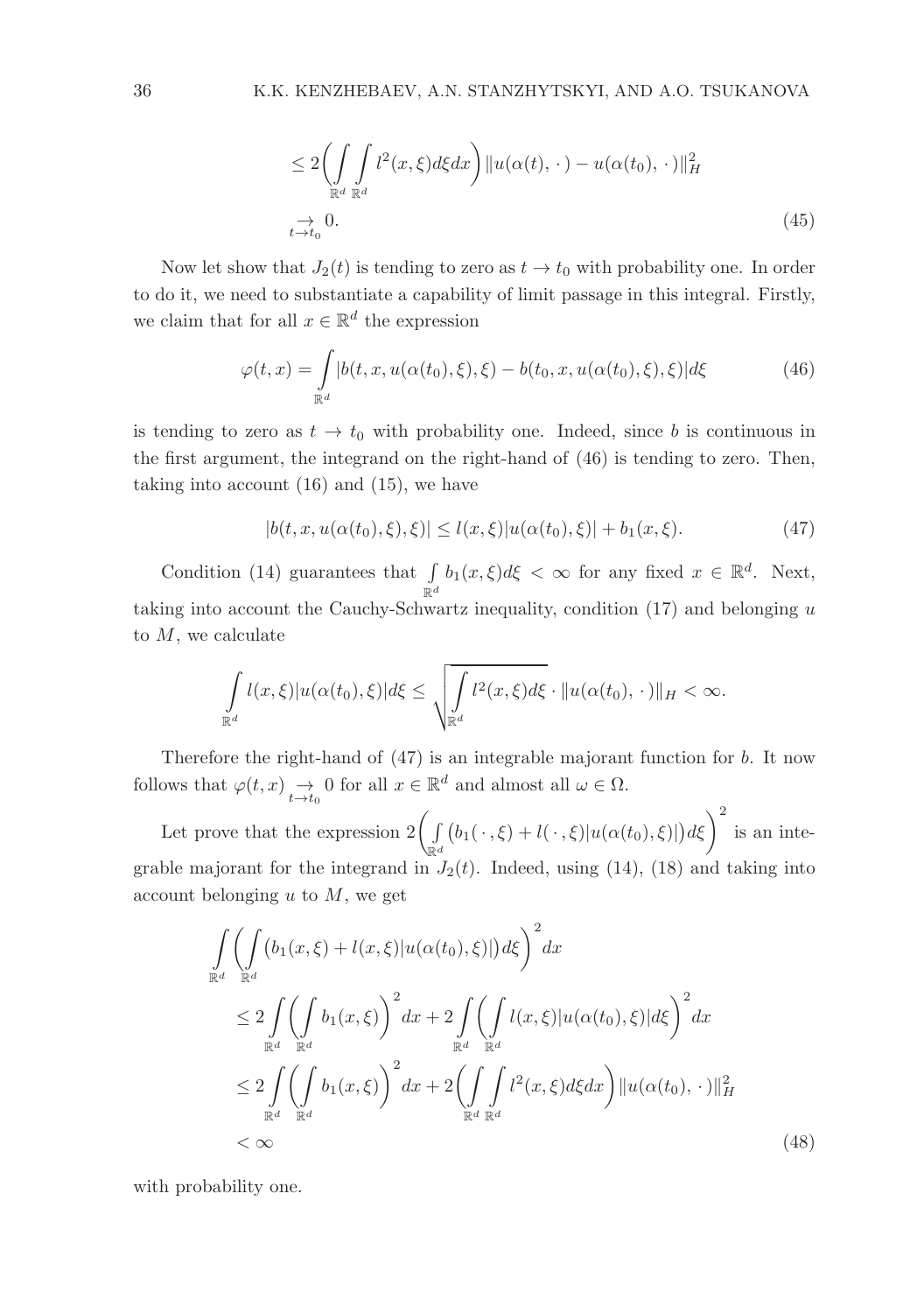Consequently,  $J_1(t) + J_2(t) \underset{t \to t_0}{\to} 0$  and  $I_1(t)$  is continuous in t.

It is obvious that  $I_2$  and  $I_3$  are continuous. Therefore it only remains to prove that  $I_4$  is continuous. In order to do it, we will use the factorization method from [3, theorem 5.2.5]. First we need to show that  $\mathbf{E} || S(s-\tau) \sigma(\tau, u(\alpha(\tau), \cdot), \cdot) dW(\tau) ||_{L_2^0}^2$  is bounded. Similarly to (43), we compute

$$
\mathbf{E}||S(s-\tau)\sigma(\tau, u(\alpha(\tau), \cdot), \cdot)||_{L_2^0}^2
$$
\n
$$
= \mathbf{E} \sum_{n=1}^{\infty} \lambda_n ||S(s-\tau)\sigma(\tau, u(\alpha(\tau), \cdot), \cdot)e_n(\cdot)||_H^2
$$
\n
$$
\leq \mathbf{E} \sum_{n=1}^{\infty} \lambda_n \int_{\mathbb{R}^d} \sigma^2(\tau, u(\alpha(\tau), x), x)e_n^2(x)dx
$$
\n
$$
\leq L^2 \mathbf{E} \left( \sum_{n=1}^{\infty} \lambda_n \left( \int_{\mathbb{R}^d} e_n^2(x)dx + \int_{\mathbb{R}^d} u^2(\alpha(\tau), x)dx \right) \right)
$$
\n
$$
\leq \lambda L^2 \left( 1 + \mathbf{E}||u(\alpha(\tau), \cdot)||_H^2 \right) = B < \infty.
$$
\n(49)

Then, from the mentioned above theorem, we have

$$
\int_{0}^{s} S(s-\tau)\sigma(\tau, u(\alpha(\tau), \cdot), \cdot)dW(\tau)
$$

$$
= \frac{\sin \pi \gamma}{\pi} \int_{0}^{s} (s-\tau)^{\gamma-1} S(s-\tau)U_{\gamma}(\tau)dW(\tau),
$$

where

$$
U_{\gamma}(s) = \int_{0}^{s} (s-\tau)^{-\gamma} S(s-\tau) \sigma(\tau, u(\alpha(\tau), \cdot), \cdot) dW(\tau),
$$
  

$$
\frac{1}{p} < \gamma < \frac{1}{2}.
$$
 (50)

According to proposition 3 and the mentioned above theorem, in order to prove that  $I_4$  is continuous, it is enough to show that process (50) has *p*-integrable trajectories. Similarly to (42), we have

$$
\mathbf{E} \sup_{0 \le s \le t} \left\| \int_{0}^{s} (s-\tau)^{-\gamma} S(s-\tau) \sigma(\tau, u(\alpha(\tau), \cdot), \cdot) dW(\tau) \right\|_{H}^{p}
$$
  

$$
\le C_{p} \mathbf{E} \Biggl( \int_{0}^{t} (t-s)^{-2\gamma} \| S(t-s) \sigma(s, u(\alpha(s), \cdot), \cdot) \|_{L_{2}^{\infty}}^{2} ds \Biggr)^{\frac{p}{2}}
$$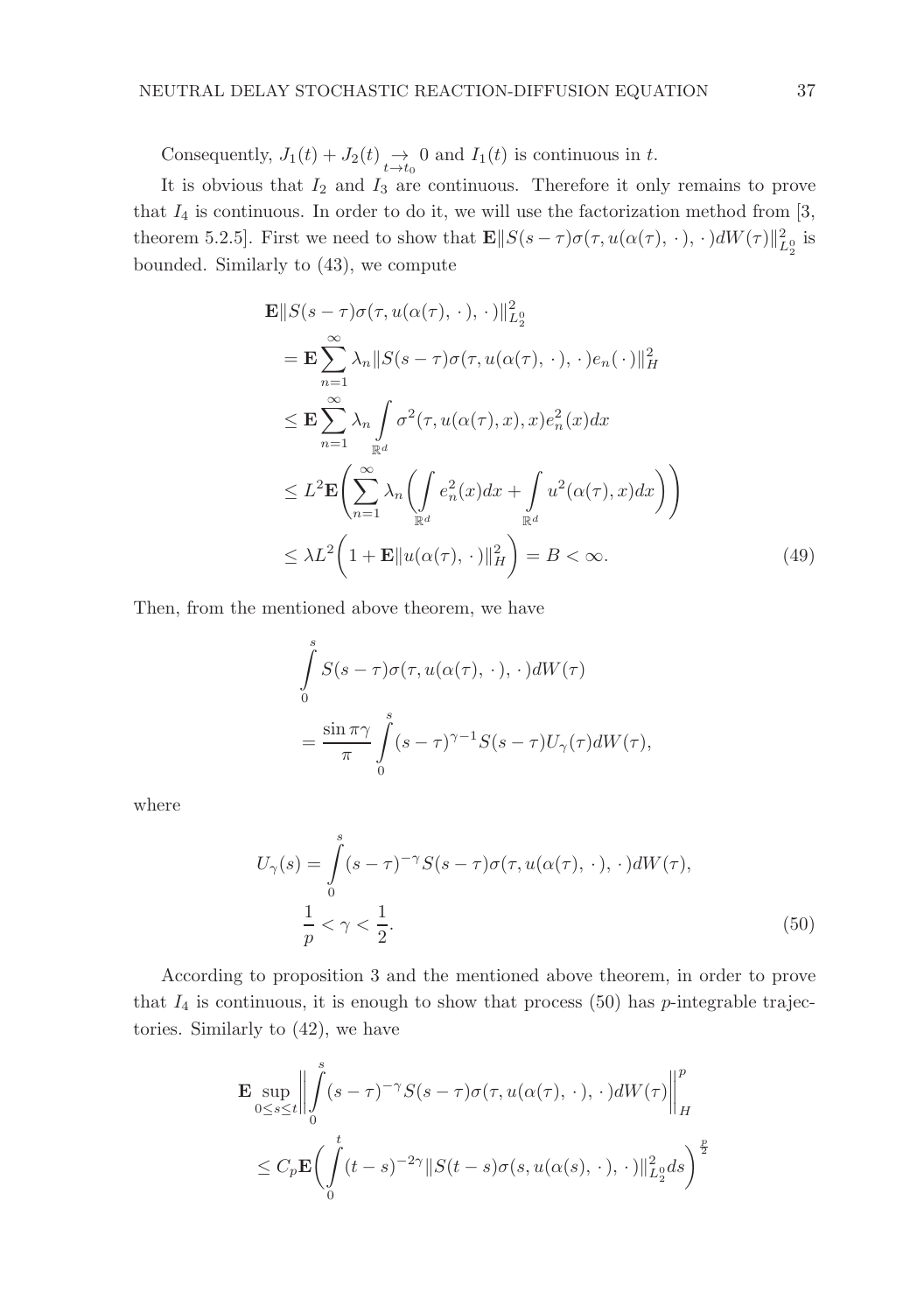$$
\leq B^{\frac{p}{2}}C_p \bigg(\int\limits_0^t (t-s)^{-2\gamma} ds\bigg)^{\frac{p}{2}}
$$

where  $C_p$  is a positive number and B is defined from (49). Then we get

$$
\mathbf{E}\int\limits_0^t\|U_\gamma(\tau)\|^p_{{\mathfrak B}_{p,s}}ds\leq B^{\frac{p}{2}}C_p\int\limits_0^t\biggl(\int\limits_0^s(s-\tau)^{-2\gamma}d\tau\biggr)^{\frac{p}{2}}ds<\infty,
$$

,

hence  $I_4$  is continuous with respect to the norm of  $H$ .

Now, taking into account the proven fact of continuity and combining estimates (30), (31), (32), (33), (39), (40), (41), (42) and (43), we conclude that the operator  $\Psi$ , defined by (29), transforms M into itself.

Now let prove that this operator is contractive. Let  $u$  and  $v$  be two elements from M. From (29) we obtain

$$
\| \Psi u - \Psi v \|_{\mathfrak{B}_{p,t}}^p
$$
  
\n
$$
\leq 4^{p-1} \| I_1(s)(u) - I_1(s)(v) \|_{\mathfrak{B}_{p,t}}^p + 4^{p-1} \| I_2(s)(u) - I_2(s)(v) \|_{\mathfrak{B}_{p,t}}^p
$$
  
\n
$$
+ 4^{p-1} \| I_3(s)(u) - I_3(s)(v) \|_{\mathfrak{B}_{p,t}}^p + 4^{p-1} \| I_4(s)(u) - I_4(s)(v) \|_{\mathfrak{B}_{p,t}}^p.
$$

In view of the obtained for  $||I_1(s)||^p_{\mathfrak{B}_{p,t}}$  estimate, we evidently get

$$
||I_{1}(s)(u) - I_{1}(s)(v)||_{\mathfrak{B}_{p,t}}^{p} \leq \left(\int_{\mathbb{R}^{d}} \int_{\mathbb{R}^{d}} l^{2}(x,\xi) d\xi dx\right)^{\frac{p}{2}} \times ||u - v||_{\mathfrak{B}_{p,t}}^{p}.
$$
\n(51)

Similarly to estimating  $I_2$  from  $(29)$ , we obtain

$$
\|I_2(s)(u) - I_2(s)(v)\|_{\mathfrak{B}_{p,t}}^p \n\leq C_T^{\frac{p}{2}} t^p \sup_{0 \leq \tau \leq t} \left( \int_{\mathbb{R}^d} \int_{\mathbb{R}^d} \psi^2(\tau, x, \zeta) d\zeta dx \right)^{\frac{p}{2}} \|u - v\|_{\mathfrak{B}_{p,t}}^p.
$$
\n(52)

In a similar way to  $(41)$ ,  $(42)$  and  $(43)$ , we have

$$
||I_3(s)(u) - I_3(s)(v)||^p_{\mathfrak{B}_{p,t}} \le L^p t^p ||u - v||^p_{\mathfrak{B}_{p,t}},
$$
\n(53)

$$
||I_4(s)(u) - I_4(s)(v)||^p_{\mathfrak{B}_{p,t}} \le D(T)\lambda^{\frac{p}{2}}L^p t ||u - v||^p_{\mathfrak{B}_{p,t}}.
$$
\n(54)

Thus, from  $(51) - (54)$  we deduce

$$
\begin{aligned} \|\Psi u - \Psi v\|_{\mathfrak{B}_{p,t}}^p \\ &\leq 4^{p-1} \Biggl(\biggl(\int\limits_{\mathbb{R}^d} \int\limits_{\mathbb{R}^d} l^2(x,\xi) d\xi dx\Biggr)^{\frac{p}{2}} + C_T^{\frac{p}{2}} t^p \sup\limits_{0 \leq \tau \leq t} \biggl(\int\limits_{\mathbb{R}^d} \int\limits_{\mathbb{R}^d} \psi^2(\tau,x,\zeta) d\zeta dx\biggr)^{\frac{p}{2}} \end{aligned}
$$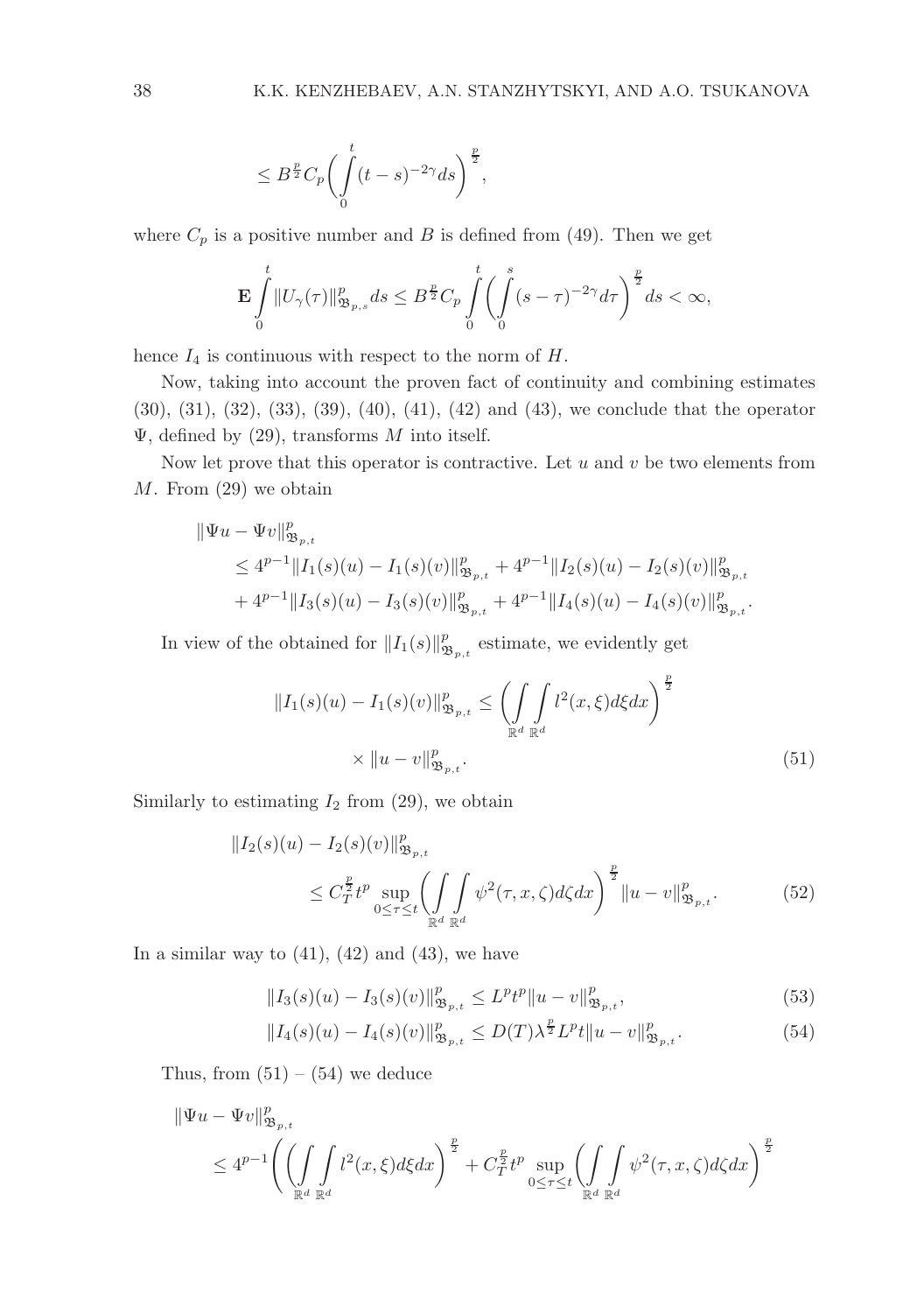$$
+ L^{p}t^{p} + D(T)\lambda^{\frac{p}{2}}L^{p}t\bigg)\|u - v\|_{\mathfrak{B}_{p,t}}^{p} = \gamma(t)\|u - v\|_{\mathfrak{B}_{p,t}}^{p}.
$$
\n(55)

According to condition (25), the first term in  $\gamma$  from (55) is less than one. Therefore, by choosing small  $0 \le t \le T$ , we conclude that  $0 < \gamma(t) < 1$ . It means that the operator  $\Psi$ , defined in a complete Banach space  $\mathfrak{B}_{p,t}$ , is contractive, and therefore has a unique fixed point — the mild solution of  $(1) - (1<sup>*</sup>)$  on  $[-r, t]$ . This procedure can be repeated finitely many steps in order to extend the solution to the entire interval  $[-r, T]$ . This completes the proof of the theorem.

While analysing the above proof, we conclude that, under the conditions of corollary 11, this proof is true on any interval  $[0, T]$  for arbitrary T. Hence, corollary 11 holds.

### 4.2. PROOF OF THEOREM 10

Let  $\phi$  and  $\phi_1$  be arbitrary admissible functions,  $u(t, \cdot, \phi)$  and  $u(t, \cdot, \phi_1)$  — the solutions of (1), corresponding to these functions. We get

$$
u(t, x, \phi) - u(t, x, \phi_1)
$$
  
\n
$$
= \int_{\mathbb{R}^d} \mathcal{K}(t, x - \xi) \left( \phi(0, \xi) - \phi_1(0, \xi) \right.
$$
  
\n
$$
+ \int_{\mathbb{R}^d} \left( b(0, \xi, \phi(-r, \zeta), \zeta) - b(0, \xi, \phi_1(-r, \zeta), \zeta) \right) d\xi
$$
  
\n
$$
+ \int_{\mathbb{R}^d} \left( b(t, x, u(\alpha(t), \xi, \phi_1), \xi) - b(t, x, u(\alpha(t), \xi, \phi), \xi) \right) d\xi
$$
  
\n
$$
+ \int_0^t \left( \Delta_x \int_{\mathbb{R}^d} \mathcal{K}(t - s, x - \xi) \right.
$$
  
\n
$$
\times \left( \int_{\mathbb{R}^d} \left( b(s, \xi, u(\alpha(s), \zeta, \phi_1), \zeta) - b(s, \xi, u(\alpha(s), \zeta, \phi), \zeta) \right) d\xi \right) ds
$$
  
\n
$$
+ \int_0^t \int_{\mathbb{R}^d} \mathcal{K}(t - s, x - \xi)
$$
  
\n
$$
\times \left( f(s, u(\alpha(s), \xi, \phi), \xi) - f(s, u(\alpha(s), \xi, \phi_1), \xi) \right) d\xi ds
$$
  
\n
$$
+ \int_0^t \sum_{n=1}^\infty \sqrt{\lambda_n} \left( \int_{\mathbb{R}^d} \mathcal{K}(t - s, x - \xi) \right.
$$
  
\n
$$
\times \left( \sigma(s, u(\alpha(s), \xi, \phi), \xi) - \sigma(s, u(\alpha(s), \xi, \phi_1), \xi) \right) e_n(\xi) d\xi \right) d\beta_n(s)
$$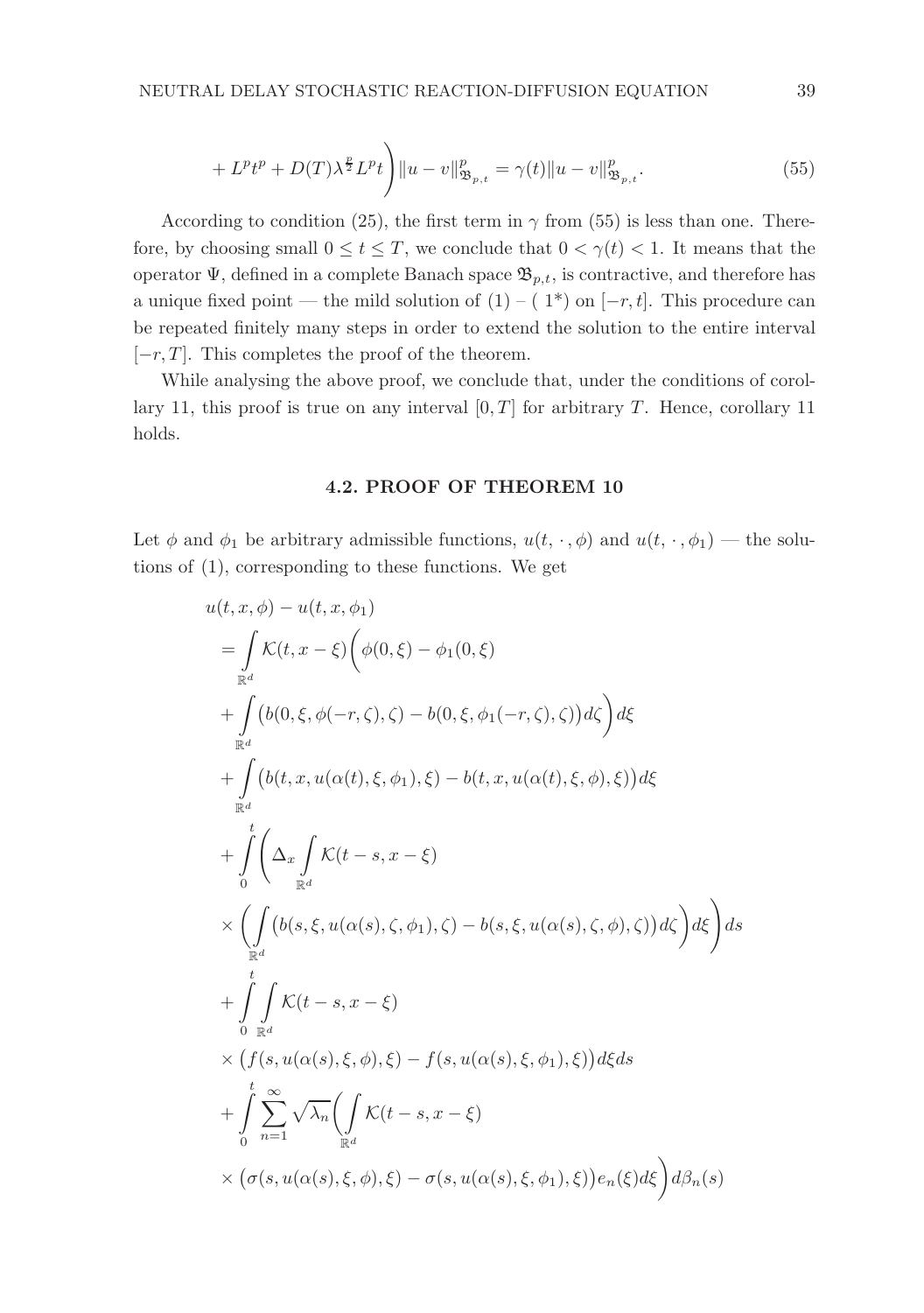$$
=\sum_{j=0}^{4} J_j(t),\ 0 \le t \le T.
$$
\n(56)

Let estimate  $\mathbf{E} \sup_{-r \leq s \leq t} ||J_j(s)||_H^p$ ,  $j \in \{0, \ldots, 4\}$ , from each of terms in (56). Similarly to (30), (31), we have for some  $C_1 > 0$ 

$$
\mathbf{E} \sup_{-r \le s \le t} \|J_0(s)\|_H^p
$$
\n
$$
\le 2^{p-1} \mathbf{E} \|\phi(0, \cdot) - \phi_1(0, \cdot)\|_H^p
$$
\n
$$
+ 2^{p-1} \left( \int_{\mathbb{R}^d} \int_{\mathbb{R}^d} l^2(x, \zeta) d\zeta dx \right)^{\frac{p}{2}} \mathbf{E} \|\phi(-r, \cdot) - \phi_1(-r, \cdot)\|_H^p
$$
\n
$$
\le C_1 \mathbf{E} \sup_{-r \le s \le 0} \|\phi(s, \cdot) - \phi_1(s, \cdot)\|_H^p. \tag{57}
$$

Using (51), we deduce

$$
\mathbf{E} \sup_{-r \le s \le t} \|J_1(s)\|_H^p \le \left(\int_{\mathbb{R}^d} \int_{\mathbb{R}^d} l^2(x,\zeta) d\zeta dx\right)^{\frac{p}{2}}\n\times \mathbf{E} \sup_{-r \le s \le t} \|u(\alpha(s), \cdot, \phi_1) - u(\alpha(s), \cdot, \phi)\|_H^p \le \left(\int_{\mathbb{R}^d} \int_{\mathbb{R}^d} l^2(x,\zeta) d\zeta dx\right)^{\frac{p}{2}}\n\times \mathbf{E} \sup_{-r \le s \le t} \|u(s, \cdot, \phi_1) - u(s, \cdot, \phi)\|_H^p.
$$
\n(58)

Now let estimate  $\mathbf{E} \sup_{-r \leq s \leq t} ||J_2(s)||_H^p$ , taking into account estimate of the right-hand on (33) (namely, estimates (39) and (40)). We get

$$
\mathbf{E} \sup_{-\tau \le s \le t} ||J_2(s)||_H^p
$$
\n
$$
\le C_T^{\frac{p}{2}} t^{p-1}
$$
\n
$$
\times \int_0^t \mathbf{E} \Biggl( \int_{\mathbb{R}^d} \Biggl( \int_{\mathbb{R}^d} ||D_x^2 b(\tau, x, u(\alpha(\tau), \zeta, \phi_1), \zeta) - D_x^2 b(\tau, x, u(\alpha(\tau), \zeta, \phi), \zeta) ||_d d\zeta \Biggr)^2 dx \Biggr)^{\frac{p}{2}} d\tau
$$
\n
$$
\le C_T^{\frac{p}{2}} t^{p-1} \sup_{0 \le \tau \le T} \Biggl( \int_{\mathbb{R}^d} \int_{\mathbb{R}^d} \psi^2(\tau, x, \zeta) d\zeta dx \Biggr)^{\frac{p}{2}}
$$
\n
$$
\times \int_0^t \mathbf{E} \sup_{-\tau \le \tau \le s} ||u(\alpha(\tau), \cdot, \phi_1) - u(\alpha(\tau), \cdot, \phi)||_H^p ds
$$
\n
$$
\le C_T^{\frac{p}{2}} t^{p-1} \sup_{0 \le \tau \le T} \Biggl( \int_{\mathbb{R}^d} \int_{\mathbb{R}^d} \psi^2(\tau, x, \zeta) d\zeta dx \Biggr)^{\frac{p}{2}}
$$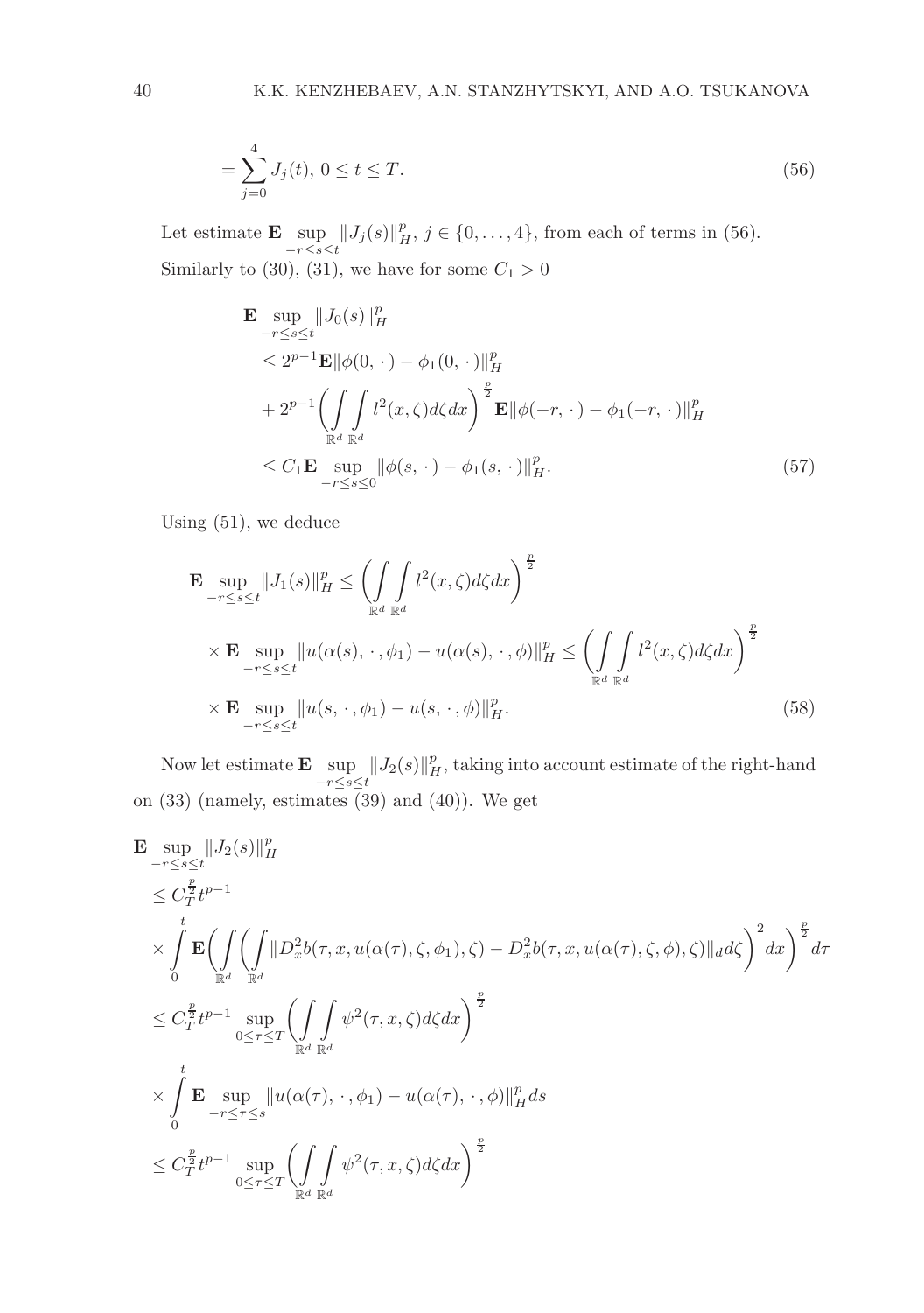$$
\times \int_{0}^{t} \mathbf{E} \sup_{-r \leq \tau \leq s} ||u(\tau, \cdot, \phi_1) - u(\tau, \cdot, \phi)||_{H}^{p} ds. \tag{59}
$$

Using (41) for estimating **E**  $\sup_{-r \leq s \leq t} ||J_3(s)||_H^p$ , we can easily obtain the following

$$
\mathbf{E} \sup_{-\tau \le s \le t} \|J_3(s)\|_{H}^p
$$
\n
$$
\le L^p t^{p-1} \int_0^t \mathbf{E} \sup_{-\tau \le \tau \le s} \|u(\alpha(\tau), \cdot, \phi_1) - u(\alpha(\tau), \cdot, \phi)\|_{H}^p ds
$$
\n
$$
\le L^p t^{p-1} \int_0^t \mathbf{E} \sup_{-\tau \le \tau \le s} \|u(\tau, \cdot, \phi_1) - u(\tau, \cdot, \phi)\|_{H}^p ds. \tag{60}
$$

Similarly, using (42) and (43), for **E**  $\sup_{-r \leq s \leq t} ||J_4(s)||_H^p$  we have the following estimate

$$
\mathbf{E} \sup_{-\tau \le s \le t} \|J_4(s)\|_{H}^p
$$
\n
$$
\le D(T)L^p \lambda^{\frac{p}{2}} \int_{0}^t \mathbf{E} \sup_{-\tau \le \tau \le s} \|u(\alpha(\tau), \cdot, \phi_1) - u(\alpha(\tau), \cdot, \phi)\|_{H}^p ds
$$
\n
$$
\le D(T)L^p \lambda^{\frac{p}{2}} \int_{0}^t \mathbf{E} \sup_{-\tau \le \tau \le s} \|u(\tau, \cdot, \phi_1) - u(\tau, \cdot, \phi)\|_{H}^p ds. \tag{61}
$$

Thus, from  $(58) - (61)$  it is now clear that for some  $C_2 > 0$ 

$$
\mathbf{E} \sup_{-r \le s \le t} ||u(s, \cdot, \phi_1) - u(\tau, \cdot, \phi)||_H^p
$$
\n
$$
\le C_1 \mathbf{E} \sup_{-r \le s \le 0} ||\phi_1(s, \cdot) - \phi(s, \cdot)||_H^p
$$
\n
$$
+ \left( \int \int \int_{\mathbb{R}^d} l^2(x, \zeta) d\zeta dx \right)^{\frac{p}{2}} \mathbf{E} \sup_{-r \le s \le t} ||u(s, \cdot, \phi_1) - u(s, \cdot, \phi)||_H^p
$$
\n
$$
+ C_2 \int \limits_0^t \mathbf{E} \sup_{-r \le \tau \le s} ||u(\tau, \cdot, \phi_1) - u(\tau, \cdot, \phi)||_H^p ds.
$$

In view of (25), we conclude

$$
\mathbf{E} \sup_{-\tau \le s \le t} \|u(s, \cdot, \phi_1) - u(\tau, \cdot, \phi)\|_{H}^{p}
$$
\n
$$
\le C_3 \mathbf{E} \sup_{-\tau \le s \le 0} \|\phi_1(s, \cdot) - \phi(s, \cdot)\|_{H}^{p}
$$
\n
$$
+ C_4 \int_{0}^{t} \mathbf{E} \sup_{-\tau \le \tau \le s} \|u(\tau, \cdot, \phi_1) - u(\tau, \cdot, \phi)\|_{H}^{p} ds,
$$
\n(62)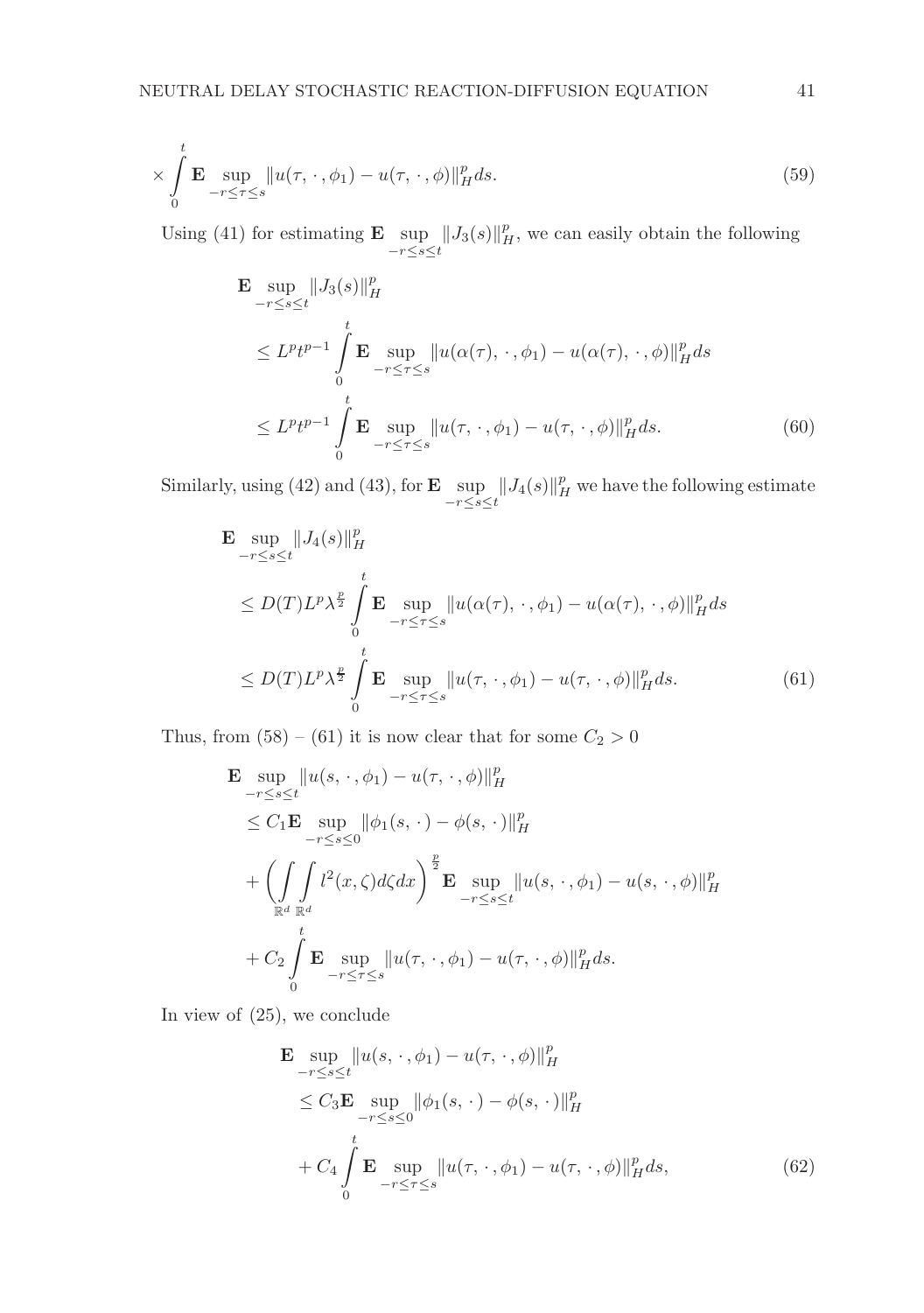where 
$$
C_3 = \frac{C_1}{1 - \left(\int\limits_{\mathbb{R}^d} \int\limits_{\mathbb{R}^d} l^2(x,\zeta) d\zeta dx\right)^{\frac{p}{2}}}
$$
,  $C_4 = \frac{C_2}{1 - \left(\int\limits_{\mathbb{R}^d} \int\limits_{\mathbb{R}^d} l^2(x,\zeta) d\zeta dx\right)^{\frac{p}{2}}}$ . Application of Gronwall's inequality to (62) gives (26), thereby concluding the proof.

#### 4.3. PROOF OF THEOREM 13

Let  $u(t, s, \cdot, \phi)$  be the mild solution of  $(1) - (1^*)$  in the terms of section 3, i.e. let  $u(s + \theta, s, \cdot, \phi) = \phi(s + \theta, \cdot), -r \leq \theta \leq 0$ , and  $u(t, s, \cdot, \phi)$  satisfy (24) for  $t \geq s$ . Here the function  $\phi(s + \theta, \cdot, \omega)$  is  $\mathcal{F}_s$ -measurable and satisfies the conditions from assumption (3) for any fixed s such that  $0 \leq s \leq t \leq T$ . From theorem 9 we conclude that for fixed s and t  $u_t(s, \cdot, \phi) = u(t + \theta, s, \cdot, \phi)$  as a function of  $\theta$  is a random variable from C.

Let  $\varphi \in \mathfrak{C}$  be non-random. Then  $u(t, s, \cdot, \varphi)$  is completely defined by the increments  $W(\tau) - W(s), \tau \geq s$ , therefore it does not depend on  $\sigma$ -algebra  $\mathcal{F}_s$  and is  $\mathcal{G}_s$ -measurable. Here  $\mathcal{G}_s$  is the minimal  $\sigma$ -algebra, generated by the increments  $W(\tau) - W(s), \tau \geq s$ . It is easy to see that, due to theorem 9, proposition 12 is true for a random initial  $\mathcal{F}_s$ -measurable function  $\phi$  such that  $\mathbf{E} \sup_{-r \leq t \leq T} ||\phi(t, \cdot)||_H^p < \infty$ ,  $p > 2$ . Hence, for any  $0 \leq s \leq \tau \leq t \leq T$  we have

$$
u_t(s, \cdot, \phi) = u_t(\tau, \cdot, u_\tau(s, \cdot, \phi)). \tag{63}
$$

Note that  $u_{\tau}(s, \cdot, \phi)$  is  $\mathcal{F}_{\tau}$ -measurable function and does not depend on  $\sigma$ -algebra  $\mathcal{G}_{\tau}$ .

Thus,  $u_t(s, \cdot, \phi) = \beta(u_\tau(s, \cdot, \phi), \omega)$ , where  $\beta(X, \omega), X \in \mathfrak{C}$ , is a random function that does not depend on events from  $\sigma$ -algebra  $\mathcal{F}_{\tau}$  and is  $\mathcal{G}_{\tau}$ -measurable.

In order to prove the theorem, we need to demonstrate that for all  $0 \leq s \leq \tau \leq$  $\leq t \leq T$  and  $A \in \mathfrak{D}$  the following equality is true

$$
\mathbf{P}\{u_t(s,\cdot,\phi)\in A|\mathcal{F}_\tau\} = \mathbf{P}\{\tau, u_\tau(s,\cdot,\phi), t, A\},\tag{64}
$$

where  $\mathbf{P}\{\tau, u, t, A\}$  is defined from (27). For proof of (64) it is enough to show that for any real bounded Borel function  $g: \mathfrak{C} \to \mathbb{R}$  we have

$$
\mathbf{E}(g(u_t(s,\cdot,\phi))|\mathcal{F}_\tau) = \mathbf{E}g(u_t(\tau,\cdot,\varphi))|_{\varphi=u_\tau(s,\cdot,\phi)}.\tag{65}
$$

The proof of  $(65)$  is proved similarly to [4, theorem 3.8] with the help of  $(63)$ , independence of  $u_t(\tau, \cdot, \varphi)$  from  $\sigma$ -algebra  $\mathcal{F}_{\tau}$  and its  $\mathcal{F}_{\tau}$ -measurability. The theorem is proved.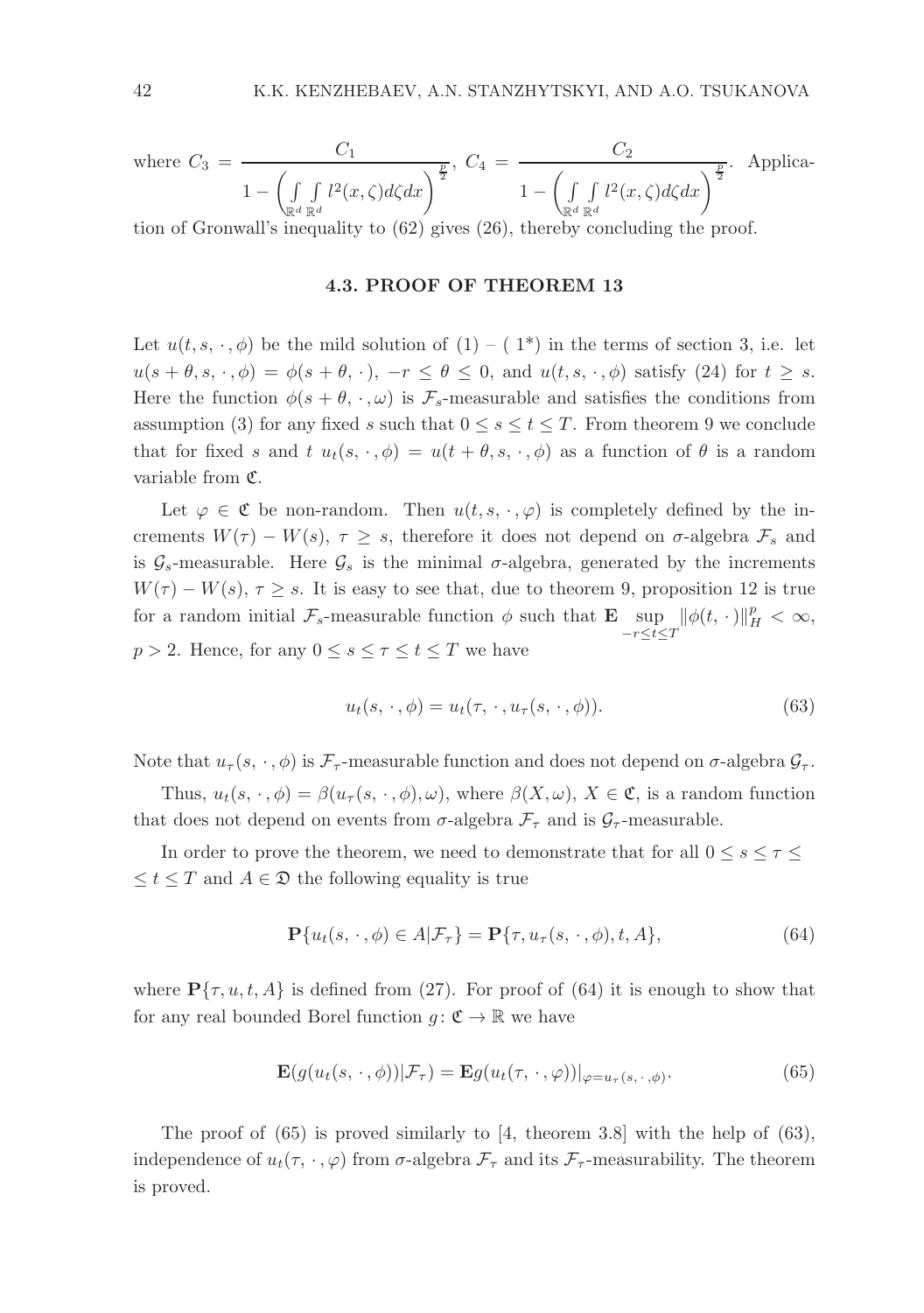#### **EXAMPLE**

Let consider a particular case of the problem  $(1) - (1^*)$ 

$$
d\left(u(t,x) + \int_{\mathbb{R}} b(t,x,\xi)u(t-h,\xi)d\xi\right) = \left(\partial_x^2 u(t,x) + f(t,u(t-h,x),x)\right)dt
$$

$$
+ \sigma(t,u(t-h,x),x)dW(t,x), \ 0 < t \leq T, \ x \in \mathbb{R},\tag{66}
$$

 $u(t, x) = \phi(t, x), -h \le t \le 0, x \in \mathbb{R}, h > 0.$  (66\*)

Equation (66) is an equation of neutral type with constant delay. It can be a mathematical model with delay in nonlocal consumption of resources or nonlocal stimulation of reproduction [19].

Let function  $b(t, x, \xi)$  have the form

$$
b(t, x, \xi) = \varphi(t, \xi)\psi(x),
$$

where  $\varphi$  is continuous in t, and the following conditions fulfill:

- 1) there exists  $\varphi_1$  such that  $|\varphi(t,\xi)| \leq \varphi_1(\xi)$ ,  $0 \leq t \leq T$ ,  $\xi \in \mathbb{R}$ ;
- 2)  $\psi$  is twice continuously differentiable and has bounded on R the first and the second derivatives  $\psi', \psi''$ ;
- 3)  $\{\psi, \varphi_1\} \subset L_1(\mathbb{R}) \cap L_2(\mathbb{R}), \{\psi', \psi''\} \subset L_2(\mathbb{R}).$

Then the conditions from assumptions  $(5) - (7)$  are valid. If standard conditions from assumptions (2) (examples of f and  $\sigma$  can be easily given) and (4) fulfill, and estimate (25) is true, then all conditions of theorem 9 are true.

# APPENDIX

We now prove proposition 3. Let  $\varphi \in L_p([0,T], H)$  and set  $\psi =$  $= R_{\gamma} \varphi$ . We can write

$$
\psi(t) - \psi(s) = \int_{s}^{t} (t - \tau)^{\gamma - 1} S(t - \tau) \varphi(\tau) d\tau
$$

$$
+ \int_{0}^{s} ((t - \tau)^{\gamma - 1} - (s - \tau)^{\gamma - 1}) S(t - \tau) \varphi(\tau) d\tau
$$

$$
+ \int_{0}^{s} (s - \tau)^{\gamma - 1} (S(t - \tau) - S(s - \tau)) \varphi(\tau) d\tau
$$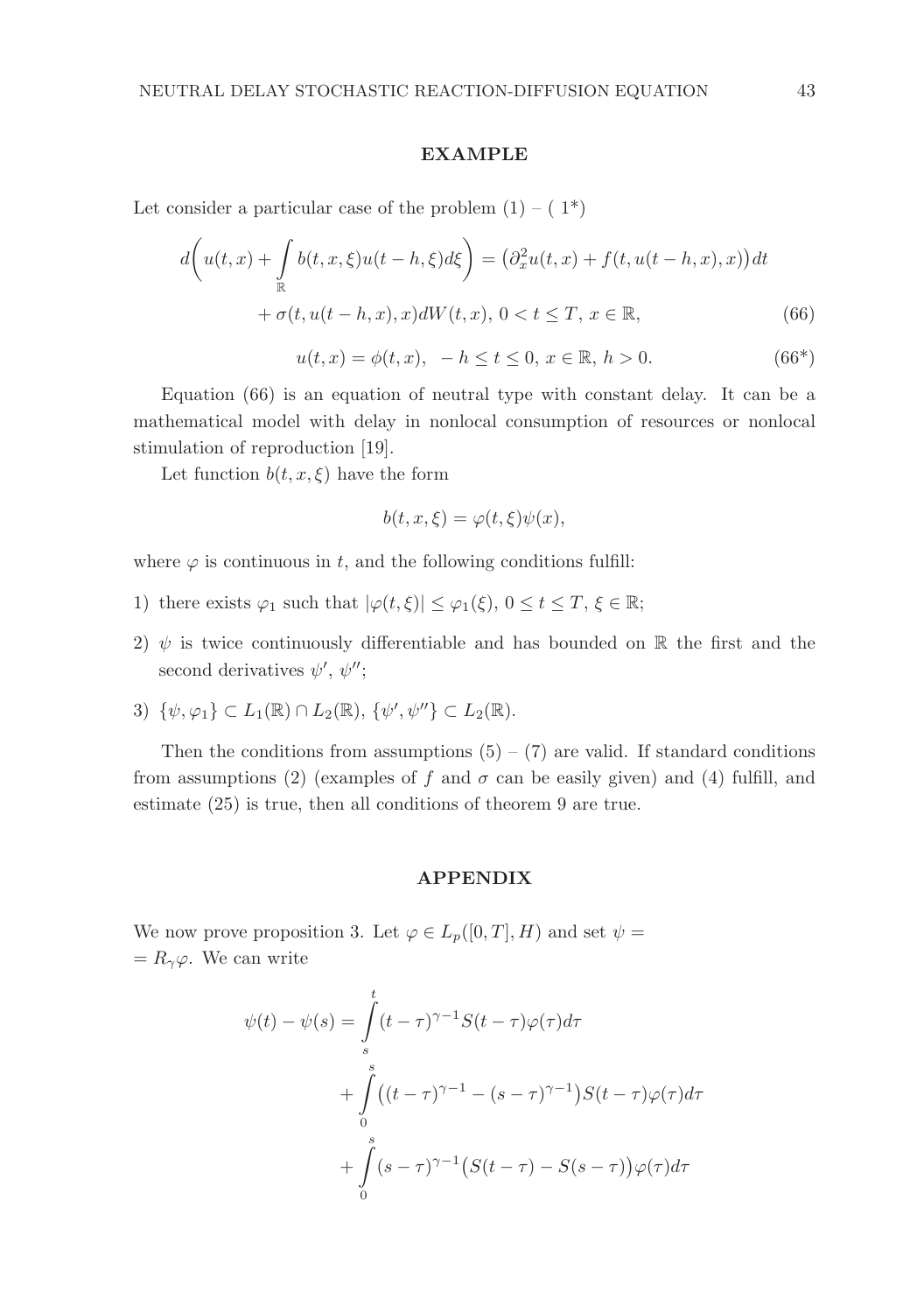$$
= K_1 + K_2 + K_3. \tag{A.1}
$$

We will estimate each term in (A.1) separately.

Since the semigroup  $\{S(t), t \geq 0\}$  is contractive, we obtain for  $K_1$ 

$$
||K_1||_H \leq \int_s^t (t-\tau)^{\gamma-1} ||\varphi(\tau)||_H d\tau
$$
  

$$
\leq \left(\int_s^t (t-\tau)^{q(\gamma-1)} d\tau\right)^{\frac{1}{q}} \left(\int_s^t ||\varphi(\tau)||_H^p d\tau\right)^{\frac{1}{p}},
$$

where  $\frac{1}{p} + \frac{1}{q} = 1$ . Since  $\varphi \in L_p([0,T], H)$ , there exists a constant  $M_1 > 0$  such that

$$
||K_1||_H \le M_1(t-s)^{\frac{1}{q}+\gamma-1} = M_1(t-s)^{\gamma-\frac{1}{p}}.
$$

For  $K_2$  in (A.1), taking into account the estimate  $||S(t)|| \leq 1$ , in the same way as in [3, proposition A.1.1, p. 307], we obtain validity for some  $M_2 > 0$  of the following inequality

$$
||K_2||_H \le M_2(t-s)^{\gamma - \frac{1}{q}}.
$$

It remains to estimate the last term in (A.1). We will use the theorem on a dominated convergence with an integrable majorant  $(s - \tau)$  $\|\varphi(\tau)\|_H$ ,  $s \leq \tau \leq t \leq T$ , and take into account that the expression  $S(t-\tau)\varphi(\tau)$  is continuous in t for any fixed τ. As a result, we conclude that  $||K_3||_H$  is tending to zero as  $t → s, t ≥ s$ . In order to prove that  $||K_3||_H$  is tending to zero as  $s \to t$ ,  $s \leq t$ , let write  $K_3$  in the following way

$$
\int_{0}^{t} \eta(\tau) \left( \frac{t-\tau}{s-\tau} \right)^{1-\gamma} (t-\tau)^{\gamma-1} \left( S(t-\tau) - S(s-\tau) \right) \varphi(\tau) d\tau,
$$

where  $\eta(\tau)$  is the characteristic function of the time interval [0, s]. It is obvious that 0≤τ≤s for any  $0 \leq \tau < t \eta(\tau)$  $0 \leq \tau \leq s$  $\rightarrow \eta(\tau)$  $0 \leq \tau \leq t$ as  $s \to t$ , and  $\frac{t-\tau}{s-\tau}$  is bounded as  $s \to t$ . Thus, using the theorem on a dominated convergence, we finish the proof of proposition 3.

#### REFERENCES

- [1] V. Capasso, D. Fortunato, Stability results for semilinear evolution equations and their application to some reaction-diffusion problems, SIAM J. Math. Anal., 39 (1980), 37-47.
- [2] Ye. F. Carkov, Sluchajnye Vozmusheniya Differencial'no-Funkcionalnyh Uravneny *[Random Perturbations of Functional Differential Equations]* (in Russian), Zinatne, Riga, 1989.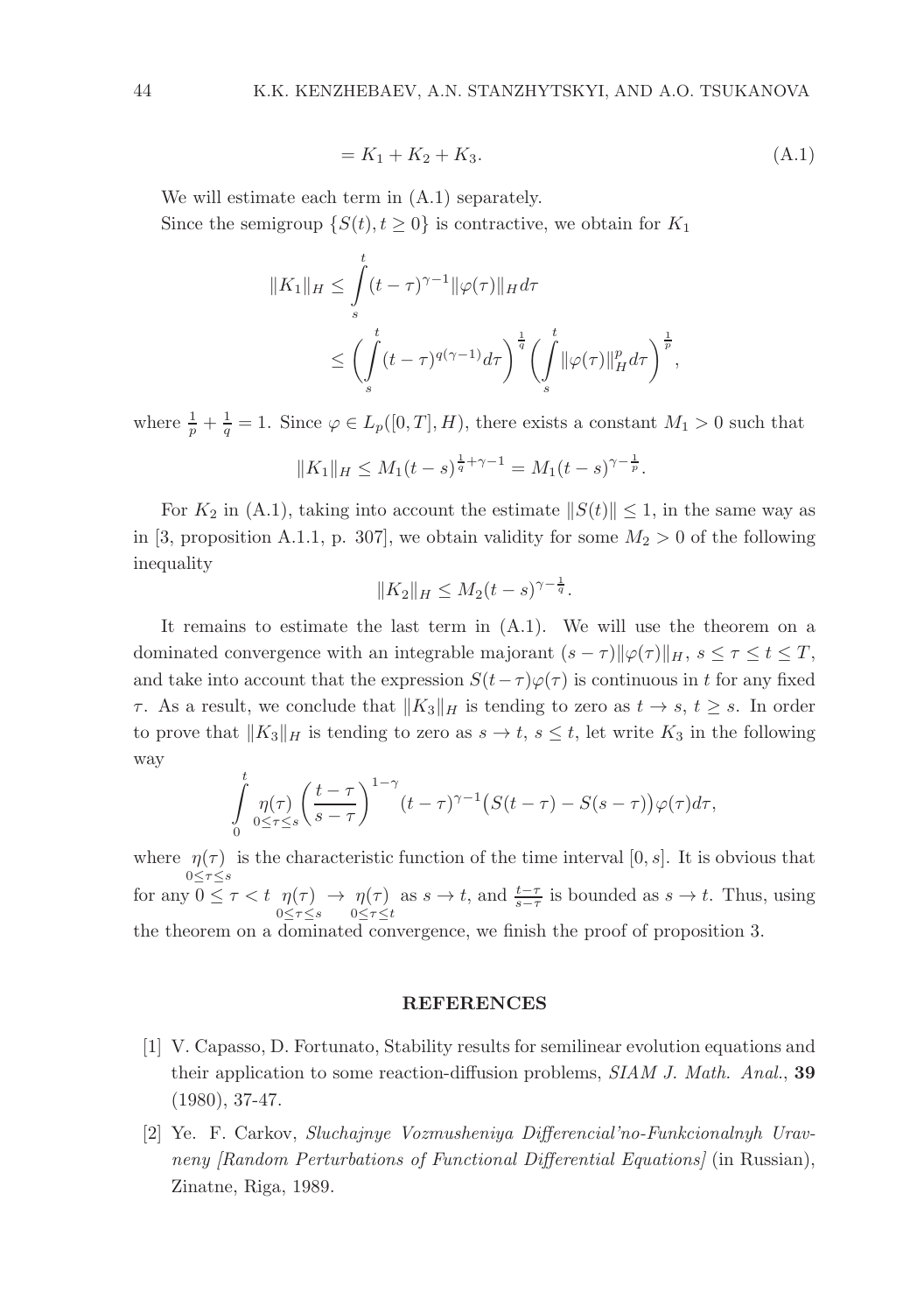- [3] G. Da Prato, J. Zabczyk, Ergodicity for infinite dimensional systems, London Mathematical Society Lecture Note Series, 229, Cambridge University Press, (1996).
- [4] G. Da Prato, J. Zabczyk, Stochastic equations in infinite dimensions, Encyclopedia of Mathematics and its Applications, Vol. 45, Cambridge University Press, 1992.
- [5] D. A. Dawson, Stochastic Evolution Equations, Math. Biosci., 15 (1972), 287- 316.
- [6] Y. Du, S. Hsu, On a nonlocal reaction-diffusion problem arising from the modeling of phytoplankton growth, SIAM J. Math. Anal., 42 (2010), 1305-1333.
- [7] L. C. Evans, Partial Differential Equations, American Mathematical Society, Providence, R. I., 1998.
- [8] J. K. Hale, Theory of Functional Differential Equations, Applied Mathematical Sciences, Vol. 3, Springer-Verlag, New York, 1977.
- [9] K. Ito, M. Nisio, On stationary solutions of a stochastic differential equation, 4 (1964), 1-75.
- [10] A. F. Ivanov, Y. I. Kazmerchuk, A. V. Swishchuk, Theory, stochastic stability and applications of stochastic delay differential equations: a survey of recent results, Diff. Equ. and Dynam. Systems, 11 (2003), 55-115.
- [11] V. B. Kolmanovskii, L. E. Shaikhet, Upravleniye Sistemami s Posledejstviyem [Control of Systems with After-Effect] (in Russian), Trans. Amer. Math. Soc., Providence, R. I., 157, 1996.
- [12] V. B. Kolmanovskii, V. M. Nosov, Ustojchivost' i Periodicheskiye Rezhimy Reguliruyemykh Sistem s Posledejstviyem [Stability and Periodic Models of Control Systems with After-Effect] (in Russian), Nauka, Moscow, 1981.
- [13] O. A. Ladyzhenskaya, V. A. Solonnikov, N. N. Ural'tseva, Linejnye i Kvazi-Linejnye Uravneniya Parabolicheskogo Tipa [Linear and Quasi-Linear Equations of Parabolic Type] (in Russian), Trans. Amer. Math. Soc., Providence, R. I., 23, 1968.
- [14] N. I. Mahmudov, Existence and uniqueness results for neutral SDEs in Hilbert spaces, Stochastic Anal. Appl., 24 (2006), 79-95.
- [15] X. Mao, Asymptotic properties of neutral stochastic differential delay equations, Stochastics Rep., 68 (2000), 273-295.
- [16] X. Mao, Exponential stability in mean square of neutral stochastic differential difference equations, *Dynam. Contin. Discrete Impuls. Systems*, **6** (1999), 569-586.